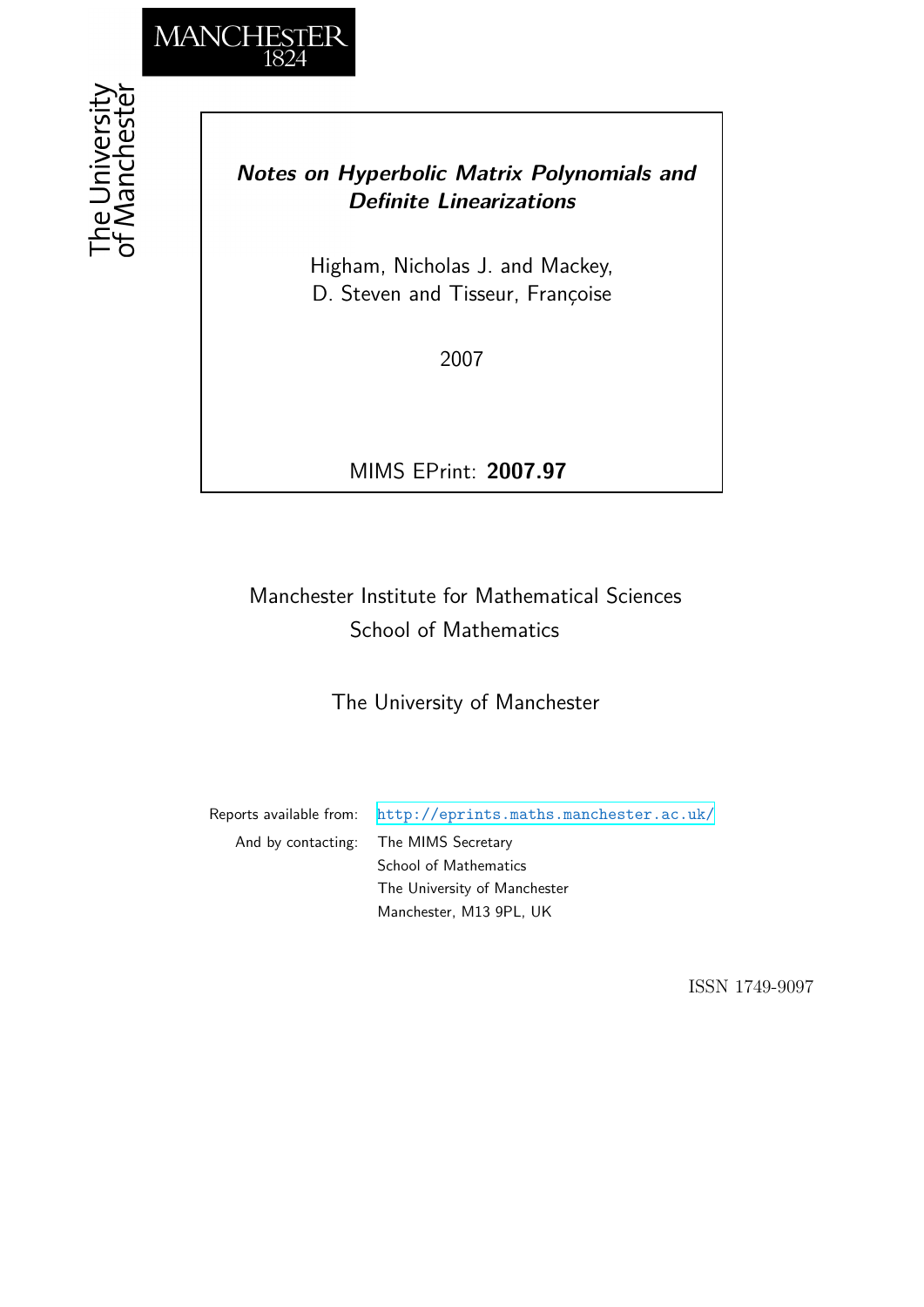# Notes on Hyperbolic Matrix Polynomials and Definite Linearizations

Nicholas J. Higham<sup>∗</sup> D. Steven Mackey<sup>†</sup> Françoise Tisseur<sup>‡</sup>

Draft of July 5, 2006

# 1 Introduction

Consider the matrix polynomial of degree  $\ell$ ,

$$
P(\lambda) = \sum_{j=0}^{\ell} \lambda^j A_j, \qquad A_j \in \mathbb{C}^{n \times n}, \quad A_{\ell} \neq 0.
$$
 (1.1)

We will assume throughout that P is regular, that is, det  $P(\lambda) \neq 0$ . The polynomial eigenvalue problem is to find scalars  $\lambda$  and nonzero vectors x and y satisfying  $P(\lambda)x = 0$  and  $y^*P(\lambda) = 0$ ; x and y are right and left eigenvectors corresponding to the eigenvalue  $\lambda$ .

A standard way of treating the polynomial eigenvalue problem  $P(\lambda)x = 0$ , both theoretically and numerically, is to convert it into an equivalent linear matrix pencil  $L(\lambda) = \lambda X + Y \in \mathbb{C}^{\ell n \times \ell n}$ by the process known as linearization. Formally,  $L$  is a linearization of  $P$  if it satisfies

$$
E(\lambda)L(\lambda)F(\lambda) = \begin{bmatrix} P(\lambda) & 0 \\ 0 & I_{(\ell-1)n} \end{bmatrix}
$$

for some unimodular  $E(\lambda)$  and  $F(\lambda)$ . This implies that  $c \cdot det(L(\lambda)) = det(P(\lambda))$  for some nonzero constant  $c$ , so that  $L$  and  $P$  have the same eigenvalues. The most widely used linearizations in practice are the companion forms [7, Sec. 14.1]

$$
C_i(\lambda) = \lambda X_i + Y_i, \quad i = 1, 2
$$

defined by

$$
X_1 = X_2 = \text{diag}(A_\ell, I_n, \dots, I_n), \tag{1.2a}
$$

$$
Y_1 = \begin{bmatrix} A_{\ell-1} & A_{\ell-2} & \dots & A_0 \\ -I_n & 0 & \dots & 0 \\ \vdots & \ddots & \ddots & \vdots \\ 0 & \dots & -I_n & 0 \end{bmatrix}, \quad Y_2 = \begin{bmatrix} A_{\ell-1} & -I_n & \dots & 0 \\ A_{\ell-2} & 0 & \ddots & \vdots \\ \vdots & \vdots & \ddots & -I_n \\ A_0 & 0 & \dots & 0 \end{bmatrix}.
$$
 (1.2b)

In very recent work [6], [8] two vector spaces of pencils and their intersection have been studied that generalize the companion forms and which provide a systematic way of generating a wide

<sup>∗</sup>School of Mathematics, The University of Manchester, Sackville Street, Manchester, M60 1QD, UK (higham@ma.man.ac.uk, http://www.ma.man.ac.uk/~higham/). This work was supported by a Royal Society-Wolfson Research Merit Award.

<sup>†</sup>School of Mathematics, The University of Manchester, Sackville Street, Manchester, M60 1QD, UK.

<sup>‡</sup>School of Mathematics, The University of Manchester, Sackville Street, Manchester, M60 1QD, UK (ftisseur@ma.man.ac.uk, http://www.ma.man.ac.uk/~ftisseur/).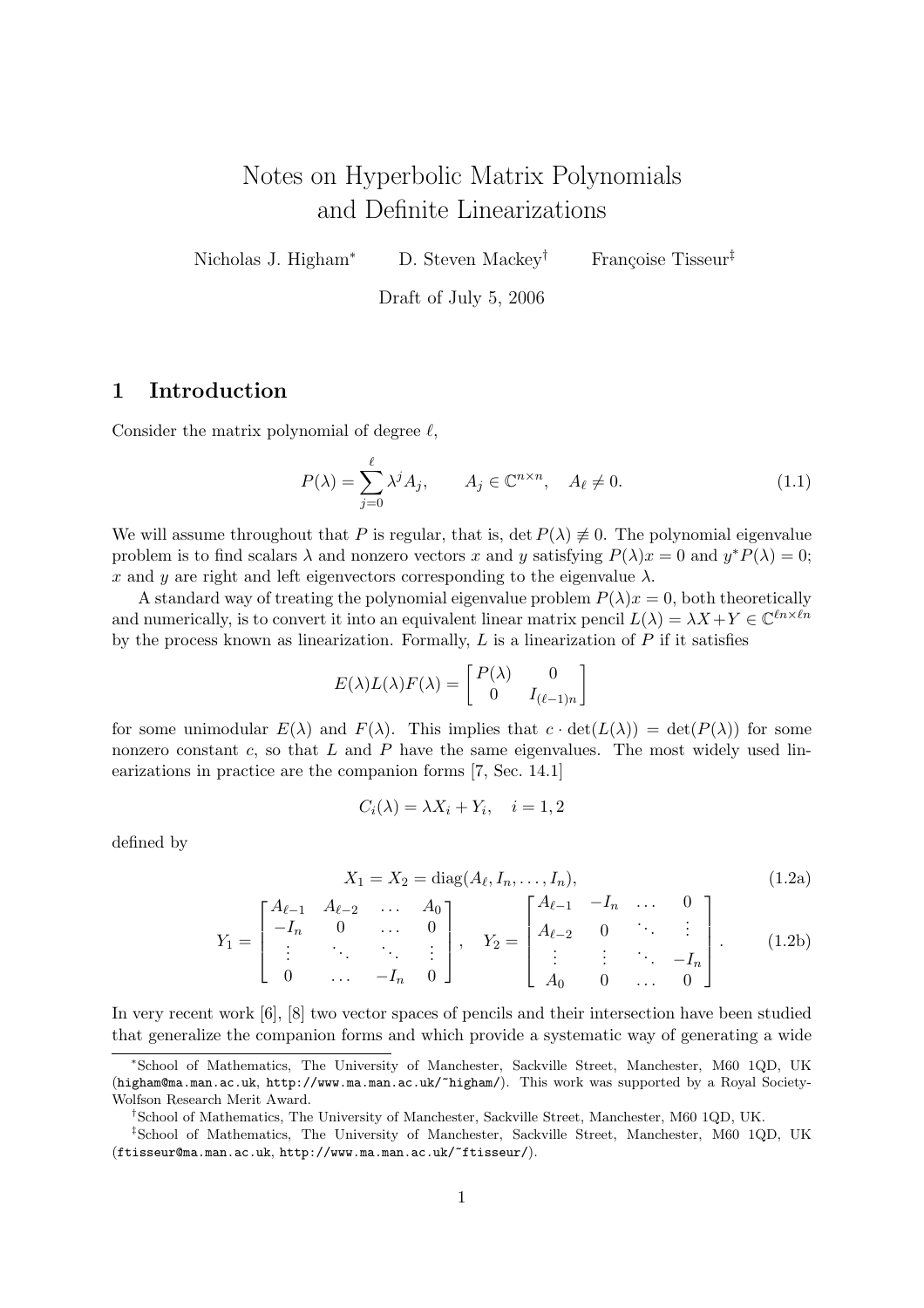class of linearizations. These spaces make it possible to identify linearizations having specific properties such as optimal conditioning [8], optimal backward error bounds [5], and preservation of structure such as symmetry [6] or palindromic or odd-even structure [9]. In this paper we mostly concentrate on matrix polynomials with symmetric or Hermitian matrix coefficients.

Before discussing our aims, we recall some definitions. A pencil  $L(\lambda) = \lambda X + Y$  is called Hermitian if  $X, Y \in \mathbb{C}^{n \times n}$  are Hermitian. We write  $A > 0$  to denote that the Hermitian matrix A is positive definite.

**Definition 1.1 (Definite pencil)** A Hermitian pencil  $L(\lambda) = \lambda X + Y$  is definite (or equivalently, the matrices  $X, Y$  form a definite pair) if

$$
\gamma(X,Y) := \min_{\substack{z \in \mathbb{C}^n \\ \|z\|_2 = 1}} \sqrt{(z^* X z)^2 + (z^* Y z)^2} > 0.
$$
\n(1.3)

The quantity  $\gamma(X, Y)$  is known as the Crawford number of the pencil.

Definition 1.2 (Strongly hyperbolic polynomial) A matrix polynomial  $P(\lambda) = \sum_{j=0}^{\ell} \lambda^j A_j$ is strongly hyperbolic if  $A_\ell > 0$  and for every nonzero  $x \in \mathbb{C}^n$  the scalar equation  $x^* \overline{P(\lambda)} x = 0$ has  $\ell$  distinct real zeros.

This definition, which can be found in Gohberg, Lancaster, and Rodman [3, Sec. 13.4], for example, does not explicitly require the  $A_i$  to be Hermitian. However, the fact that the coefficients  $a_j(x) = x^* A_j x$ ,  $j = 0:\ell$ , of the scalar polynomial  $x^* P(\lambda)x = \sum_{j=0}^{\ell} \lambda^j a_j(x)$  are real-valued functions of  $x \in \mathbb{C}^n \setminus \{0\}$  (since their roots are real and the leading coefficient is real and positive) has this implication.

 $\Diamond$  Do we need the "\ $\{0\}$ " or to say "leading coefficient is real and positive"?

Definite pencils and hyperbolic polynomials share an important spectral property: all their eigenvalues are real and semisimple  $[ref?]$ . In light of this commonality as well as the possibility of giving them analogous definitions, it is natural to wonder whether every hyperbolic  $P$  can be linearized by some definite pencil. In particular, can this always be done with one of the pencils in  $\mathbb{H}(P)$ , a vector space of Hermitian pencils studied in [6]? In the case of the quadratic  $Q(\lambda) = \lambda^2 A + \lambda B + C$  with A, B, and C Hermitian and  $A > 0$ , Barkwell and Lancaster [1] and Veselić [13, Thm. A5] show that  $Q$  is hyperbolic if and only if the Hermitian pencil

$$
L_2(\lambda) = \lambda \begin{bmatrix} 0 & A \\ A & B \end{bmatrix} + \begin{bmatrix} -A & 0 \\ 0 & C \end{bmatrix}
$$
 (1.4)

is definite. We will show that  $L_2$  is just one of many definite pencils in  $\mathbb{H}(Q)$ .

Our contributions in this paper are first to propose an extension of the definition of hyperbolicity for a matrix polynomial so that, in the linear case (i.e.,  $\ell = 1$ ), being definite is equivalent to being "extended hyperbolic. Second, we prove that a Hermitian matrix polynomial  $P(\lambda)$ has a definite linearization in  $\mathbb{H}(P)$  if and only if P is "extended" hyperbolic. Furthermore when P is hyperbolic, we give a complete characterization of all the linearizations in  $\mathbb{H}(P)$  that are definite. Finally we concentrate on hyperbolic quadratics  $Q(\lambda)$ . In particular, we explain how Q can be transformed into a definite pencil  $L(\lambda) = \lambda X + Y$  with  $X > 0$ , a form that is particularly attractive numerically.

# 2 Definiteness and hyperbolicity

We will use the *homogenous forms* of  $P(\lambda) = \sum_{j=0}^{\ell} \lambda^{j} A_j$  and  $L(\lambda) = \lambda X + Y$ , which are given by

$$
P(\alpha, \beta) = \sum_{j=0}^{\ell} \alpha^j \beta^{\ell-j} A_j, \qquad L(\alpha, \beta) = \alpha X + \beta Y.
$$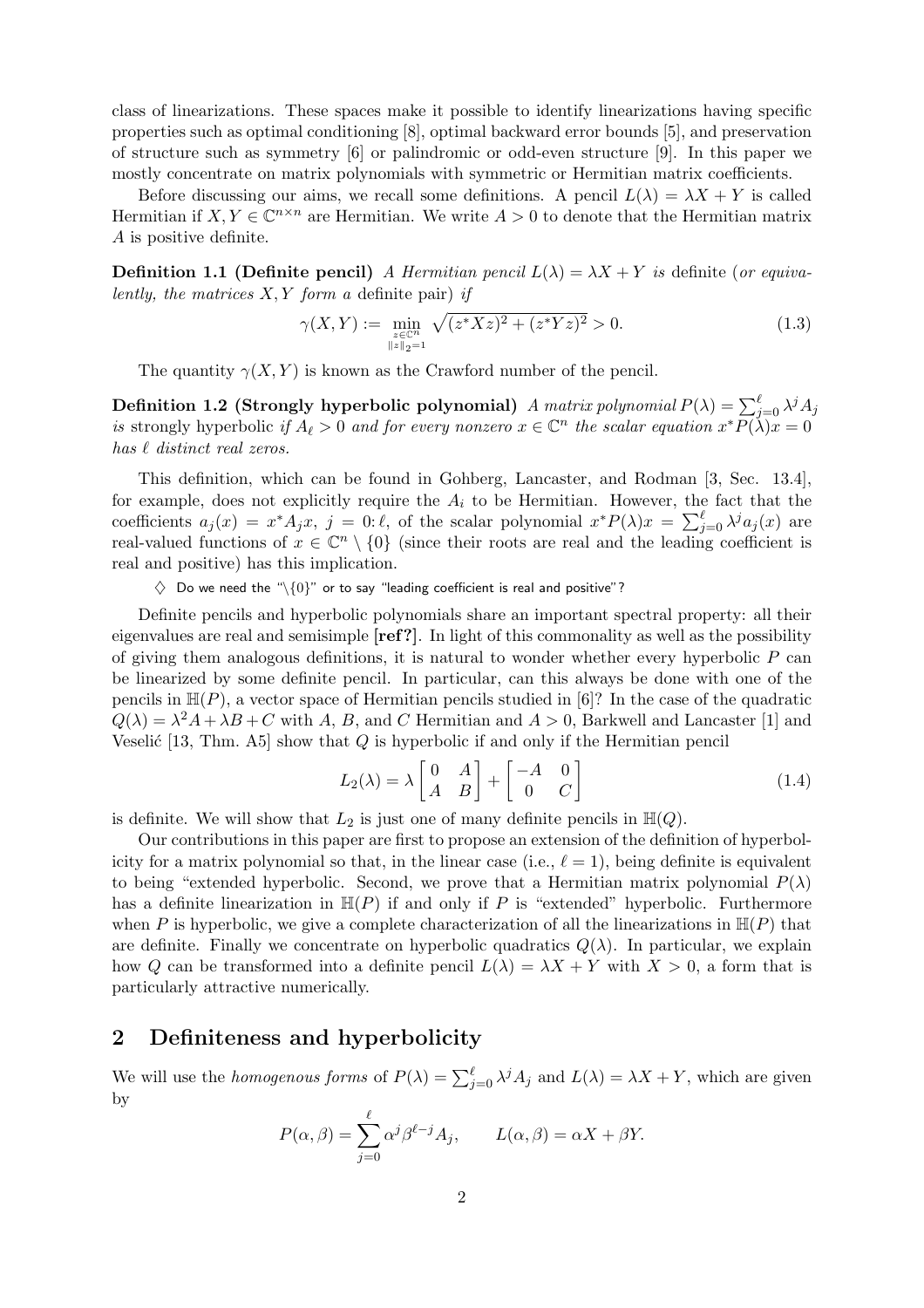

Figure 2.1: Correspondence between  $\lambda$  and  $(\alpha, \beta)$ . The shading emphasizes the two copies of  $\mathbb{R} \cup \{\infty\}.$ 

Then  $\lambda$  is identified with any pair  $(\alpha, \beta) \neq (0, 0)$  for which  $\lambda = \alpha/\beta$ . Without loss of generality we can take  $\alpha^2 + \beta^2 = 1$ , giving the following "unit circle picture" of  $\mathbb{R} \cup \{\infty\}$ 

and the pictorial correspondence between  $\lambda$  and  $(\alpha, \beta)$ . Note that the unit circle contains two copies of  $\mathbb{R} \cup {\infty}$ , since  $(\alpha, \beta)$  and  $(-\alpha, -\beta)$  correspond to the same  $\lambda \in \mathbb{R} \cup {\infty}$ .

We say that the matrix polynomial  $\widetilde{P}(\widetilde{\alpha}, \widetilde{\beta})$  is obtained from  $P(\alpha, \beta)$  by homogenous rotation if

$$
\begin{bmatrix} \alpha \\ \beta \end{bmatrix} = \begin{bmatrix} c & -s \\ s & c \end{bmatrix} \begin{bmatrix} \widetilde{\alpha} \\ \widetilde{\beta} \end{bmatrix}, \qquad c, s \in \mathbb{R}, \qquad c^2 + s^2 = 1 \tag{2.1}
$$

and

$$
P(\alpha, \beta) = \sum_{j=0}^{\ell} \alpha^{j} \beta^{\ell-j} A_j = \sum_{j=0}^{\ell} (c\tilde{\alpha} - s\tilde{\beta})^j (s\tilde{\alpha} + c\tilde{\beta})^{\ell-j} A_j
$$

$$
=: \sum_{j=0}^{\ell} \tilde{\alpha}^j \tilde{\beta}^{\ell-j} \tilde{A}_j := \tilde{P}(\tilde{\alpha}, \tilde{\beta}).
$$

It is easily checked that  $\widetilde{A}_{\ell} = P(c, s)$  and  $\widetilde{A}_{0} = P(-s, c)$ . Further relationships between P and  $\tilde{P}$  are given in the following lemma.

**Lemma 2.1** Suppose  $\widetilde{P}(\widetilde{\alpha}, \widetilde{\beta})$  is obtained from  $P(\alpha, \beta)$  by homogenous rotation with  $(\alpha, \beta)$  and  $(\widetilde{\alpha}, \widetilde{\beta})$  related by (2.1). Then

- (a) P is positive definite at  $(\alpha, \beta)$  if and only if  $\widetilde{P}$  is positive definite at  $(\widetilde{\alpha}, \widetilde{\beta})$ . More generally, the signatures of P and  $\tilde{P}$  are the same.
- (b)  $x^*P(\alpha, \beta)x = x^*\widetilde{P}(\widetilde{\alpha}, \widetilde{\beta})x$  for all nonzero  $x \in \mathbb{C}^n$ .
- (c) The eigenvectors of P and  $\widetilde{P}$  are the same, but the corresponding eigenvalues are rotated.

**Proof.** Since for any  $(\alpha, \beta)$  and  $(\widetilde{\alpha}, \widetilde{\beta})$  related by (2.1),  $P(\alpha, \beta)$  and  $\widetilde{P}(\widetilde{\alpha}, \widetilde{\beta})$  are exactly the neutrix, the proof is straightforward.  $\Box$ same matrix, the proof is straightforward.

Recall that a Hermitian pencil  $L(\lambda) = \lambda X + Y$  is definite if its Crawford number  $\gamma(X, Y)$ defined in (1.3) is strictly positive. Then clearly a sufficient condition for definiteness is that one of X and Y is definite, but it is the definiteness of a suitable linear combination of X and Y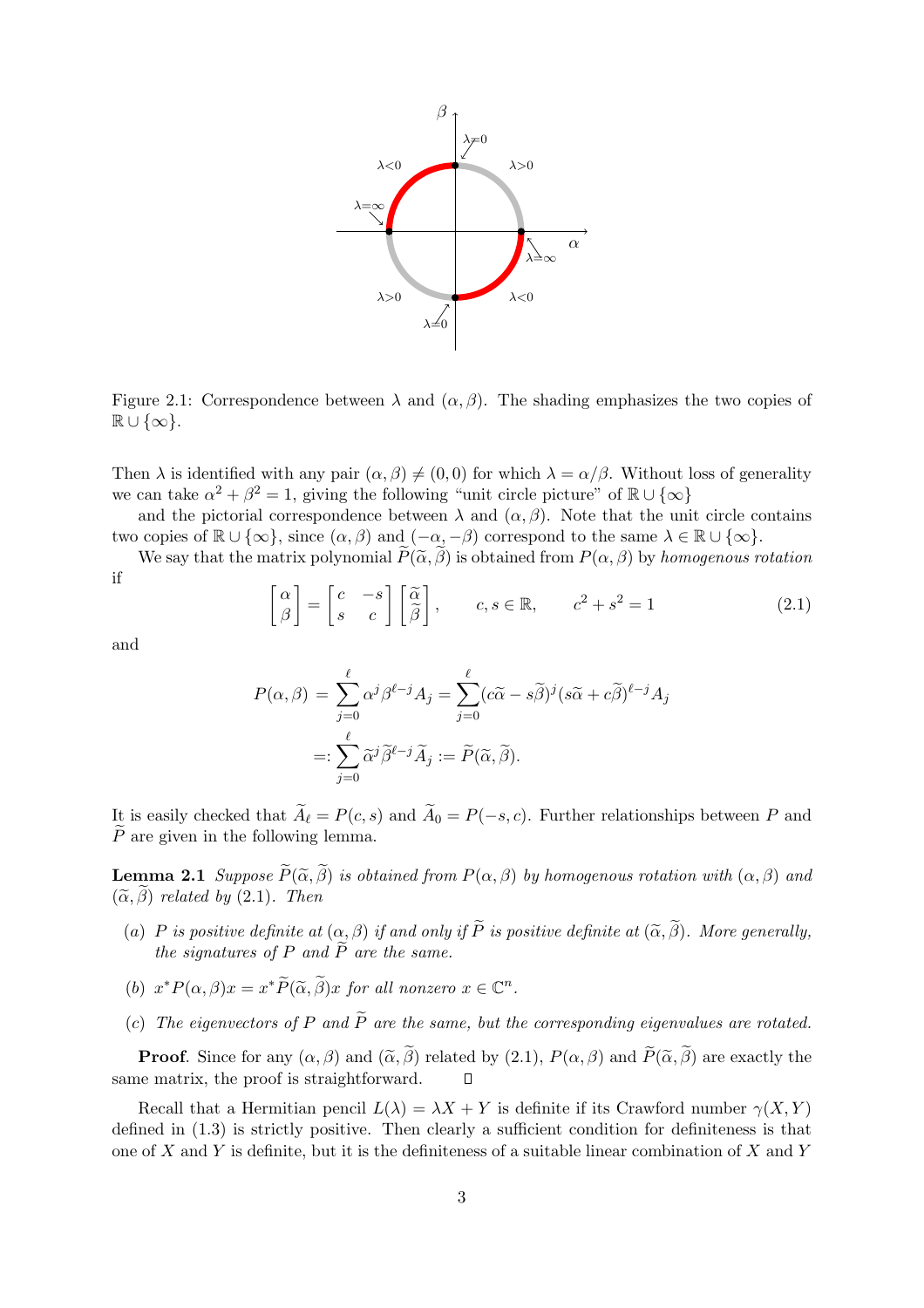that characterizes definiteness of the pair, as shown by the following lemma, which is essentially contained in [11], [12, Th. 6.1.18] (see [12, p.290] for references to earlier work on this topic).

**Theorem 2.2 (Definite pencil)** A Hermitian pencil  $L(\lambda) = \lambda X + Y$  is definite if and only if  $L(\mu)$  is a definite matrix (i.e.,  $L(\mu) > 0$ ) for some  $\mu \in \mathbb{R} \cup \{\infty\}$  or equivalently if  $L(\alpha, \beta) > 0$ for some  $(\alpha, \beta)$  on the unit circle.

Proof.

 $\diamondsuit$  Is there a simple proof of the thm using only the above? O/w my proof is  $A_{\theta} + iB_{\theta} =$  $e^{i\theta}(A+iB)$ ,  $\gamma(X,Y) > 0$  meaning field of values excludes 0 and  $B_\theta = L(\sin \theta, \cos \theta)$ .

 $\Box$ 

Definite pairs have the desirable properties that they are simultaneously diagonalizable under congruence and, in the associated eigenproblem,  $L(\lambda)x = 0$ , the eigenvalues are real and semisimple.

Recall that, by definition, for a strongly hyperbolic matrix polynomial  $P(\lambda) = \sum_{i=0}^{\ell} \lambda^i A_i$ ,  $x^*P(\lambda)x=0$  has  $\ell$  distinct real zeros, and hence P has real eigenvalues. For such a P let

$$
\lambda_1(x) > \lambda_2(x) > \cdots > \lambda_\ell(x)
$$

be the roots of  $x^*P(\lambda)x$  for some nonzero  $x \in \mathbb{C}^n$ . Markus [10, §31] (see also [3, Sec. 13.4]) shows that the eigenvalues of P are distributed in  $\ell$  disjoint intervals

$$
\mathcal{I}_j = \{\lambda_j(x) : x \in \mathbb{C}^n, \|x\|_2 = 1\}, \qquad j = 1:\ell.
$$
\n(2.2)

Markus [10, Lem. 31.15] gives, moreover, the following characterization of strong hyperbolicity.

Theorem 2.3 (Markus's characterization of strong hyperbolicity)  $\,Let\, P(\lambda) = \sum_{j=0}^\ell \lambda^j A_j$ be a Hermitian matrix polynomial of degree  $\ell > 1$  with  $A_{\ell} > 0$ . Then P is strongly hyperbolic if and only if there exist  $\gamma_i \in \mathbb{R}$  such that

$$
(-1)^{j} P(\gamma_{j}) > 0, \qquad j = 1: \ell - 1, \qquad \gamma_{1} > \gamma_{2} > \cdots > \gamma_{\ell - 1}.
$$
 (2.3)

Note that the restriction  $\ell > 1$  is essential in this result, since for  $\ell = 1$  the condition (2.3) is empty.

These properties combine to give a useful "definiteness diagram" that summarizes many of the key properties of strongly hyperbolic polynomials.

**Theorem 2.4** A strongly hyperbolic polynomial  $P(\lambda) = \sum_{j=0}^{\ell} \lambda^{j} A_j$ , with eigenvalues  $\lambda_{\ell n} \leq$  $\cdots \leq \lambda_1$  has the properties displayed in the following diagram, where the open shaded intervals Check<br>are the L defined in (2.2) and  $P(\lambda)$  is indefinite on these intervals: are the  $I_j$  defined in (2.2) and  $P(\lambda)$  is indefinite on these intervals:

−∞ +∞ I<sup>ℓ</sup> I<sup>2</sup> I<sup>1</sup> λℓn λ(ℓ−1)n+1 λ2<sup>n</sup> λn+1 λ<sup>n</sup> λ<sup>1</sup> z }| { P(λ)>0 z }| { P(λ)<0 z }| { P(λ)>0 z }| { (−1)ℓ−1P(λ)>0 z }| { (−1)ℓP(λ)>0

**Proof.** The proof is essentially a matter of counting sign changes in eigenvalues. Since  $A_{\ell} > 0$ ,  $P(\mu) > 0$  for all sufficiently large  $\mu$ . Since  $\lambda_1$  is the largest eigenvalue of the polynomial  $P(\lambda)$ ,  $P(\lambda_1)$  is singular and  $P(\lambda)$  is nonsingular for  $\lambda > \lambda_1$ . Hence we must have  $P(\mu) > 0$  for  $\mu > \lambda_1$ . Likewise,  $(-1)^{\ell} P(\mu) > 0$  for  $\mu < \lambda_{\ell n}$ .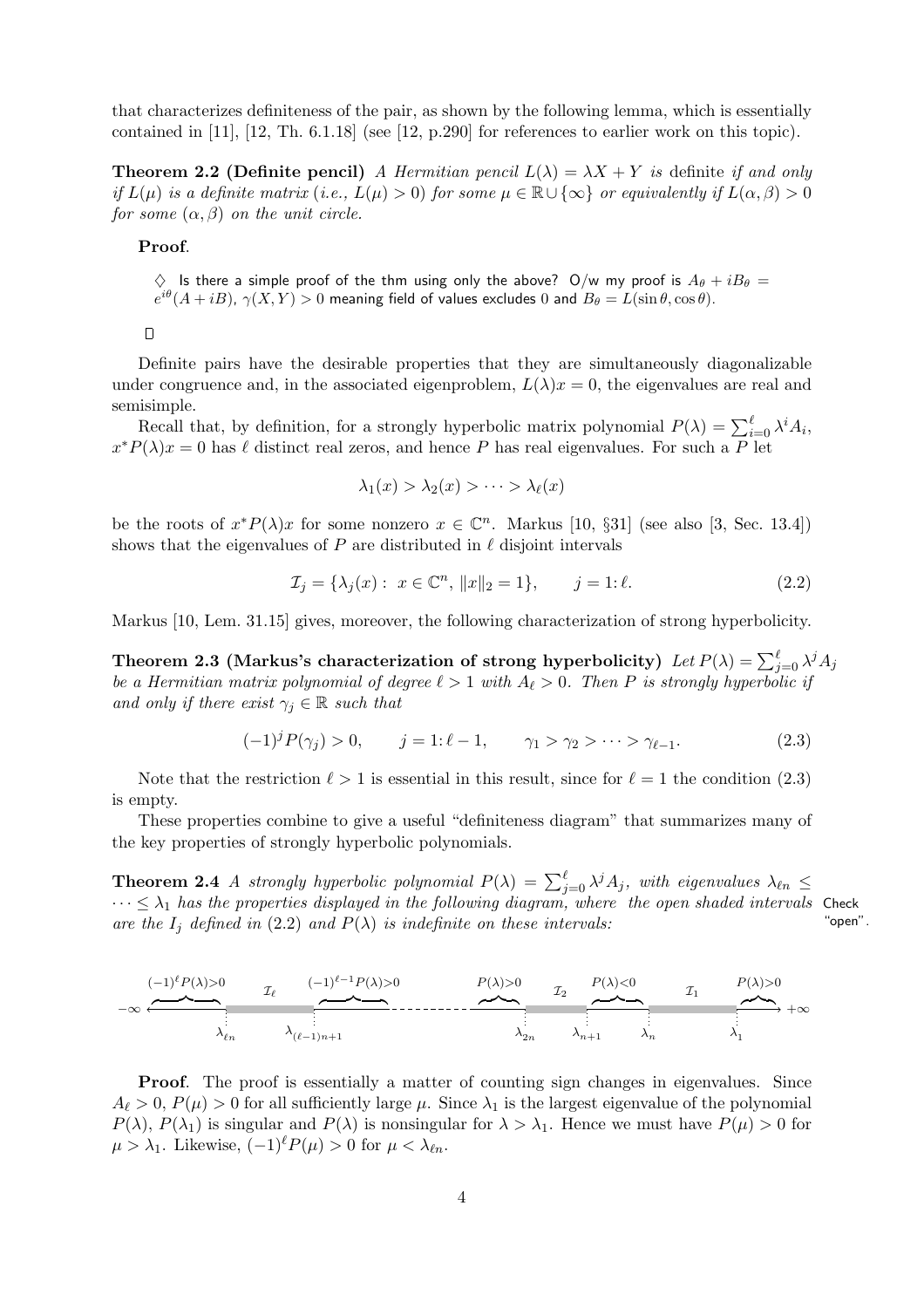As  $\mu$  decreases from  $\lambda_1$  the inertia of the matrix  $P(\mu)$  changes only at an eigenvalue of  $P(\lambda)$ , and at a k-fold eigenvalue of  $P(\lambda)$  the number of negative eigenvalues of  $P(\mu)$  can increase by at most k. Hence the number  $\gamma_1$  for which  $P(\gamma_1) < 0$  satisfies  $\gamma_1 \leq \lambda_n$ . Similarly, the number  $\gamma_{\ell-1}$  for which  $(-1)^{\ell-1}P(\gamma_{\ell-1}) > 0$  satisfies  $\gamma_{(\ell-1)n+1} \leq \gamma_{\ell-1}$ . By continuing this argument we find that the points  $\gamma_{\ell-1}, \ldots, \gamma_1$  satisfying (2.3) can be accommodated in the diagram only by pacing them as shown and that P must be indefinite inside each of the shaded intervals. Finally, it is easily seen that the shaded intervals are precisely the  $I_i$  in (2.2).  $\Box$ 

Note that strongly hyperbolic pencils  $L(\lambda) = \lambda X + Y$  are definite since their coefficient matrices are Hermitian with  $X > 0$ . However a definite pair is not necessarily strongly hyperbolic in the standard sense since  $X$  and  $Y$  can both be indefinite.

We now extend the notion of strong hyperbolicity to the case where the leading coefficient matrix  $A_{\ell}$  is possibly indefinite.

**Definition 2.5 (Extended strong hyperbolicity)** A Hermitian matrix polynomial  $P(\lambda) = O(K)$  to say Hermitian here?  $\sum_{j=0}^{\ell} \lambda^{j} A_{j}$  is extended strongly hyperbolic if there exists  $\mu \in \mathbb{R} \cup \{\infty\}$  such that  $P(\mu)$  is positive definite and for every nonzero  $x \in \mathbb{C}^n$  the scalar equation  $x^*P(\lambda)x = 0$  has  $\ell$  distinct zeros in  $\mathbb{R} \cup \{\infty\}.$ 

To see the consistency of the definition take a hyperbolic  $P$  and homogeneously rotate  $P$ into P so that  $\mu$  corresponds to  $\infty$ , that is,  $\mu = \alpha/\beta$  corresponds to  $\tilde{\mu} = \tilde{\alpha}/\beta = 1/0 = \infty$ (this can be done by setting  $c = \alpha$  and  $s = \beta$  in (2.1)); then by Lemma 2.1,  $\tilde{P}(\tilde{\mu}) = A_{\ell} > 0$ . If  $x^*P(\lambda)x = 0$  has distinct roots in  $\mathbb{R} \cup {\infty}$  then  $x^*\widetilde{P}(\widetilde{\lambda})x = 0$  has real distinct zeros (and no infinite root since  $\widetilde{A}_{\ell} > 0$ . Here we adopt the convention that  $x^* P(\lambda) x = \sum_{j=0}^{\ell} a_j(x) \lambda^j$ has a root at  $\infty$  whenever  $a_{\ell}(x) = 0$ . Thus  $\widetilde{P}(\lambda)$  is (standard) strongly hyperbolic. Hence any extended strongly hyperbolic matrix polynomial is actually a "homogeneously rotated" (standard) strongly hyperbolic matrix polynomial. Hence by Lemma 2.1 all the spectral and definiteness properties of standard hyperbolics are inherited by extended hyperbolics as long as we interpret "intervals" and "gaps" homogeneously on the unit circle.

Note that for a matrix polynomial  $P(\alpha, \beta)$  in homogeneous variables  $\alpha, \beta$  of degree  $\ell$  we have  $P(-\alpha, -\beta) = (-1)^{\ell} P(\alpha, \beta)$ . Thus for odd degree Hermitian polynomials  $P(-\alpha, -\beta)$  and  $P(\alpha, \beta)$  have opposite signature for any  $(\alpha, \beta)$  on the unit circle, and hence an antisymmetric (through the origin) definiteness diagram (see Figure 2.2). Any even degree Hermitian polynomial has  $P(-\alpha, -\beta)$  and  $P(\alpha, \beta)$  with the same signature for any  $(\alpha, \beta)$  on the unit circle, hence a symmetric (through the origin) definiteness diagram (see Figure 2.2).

In view of the connection between standard strongly hyperbolic and extended strongly hyperbolic via homogeneous rotation, we have the following extension of Markus's characterization of strongly hyperbolic matrix polynomials in Theorem 2.3. Unlike the latter result, ours is valid for  $\ell = 1$ .

Theorem 2.6 (Characterization of extended strong hyperbolicity) A Hermitian matrix polynomial  $P(\lambda) = \sum_{j=0}^{\ell} \lambda^{j} A_j$  is extended strongly hyperbolic if and only if there exist  $\gamma_j \in$  $\mathbb{R} \cup \{\infty\}$  with  $\gamma_0 > \gamma_1 > \gamma_2 > \cdots > \gamma_{\ell-1}$   $(\gamma_0 = \infty$  being possible) such that

$$
(-1)^j P(\gamma_j) > 0, \qquad j = 0: \ell - 1.
$$

Theorems 2.2 and 2.6 combine to characterize extended strong hyperbolicity of a pencil.

**Lemma 2.7** A Hermitian pencil  $L(\lambda)$  is extended strongly hyperbolic if and only if it is definite.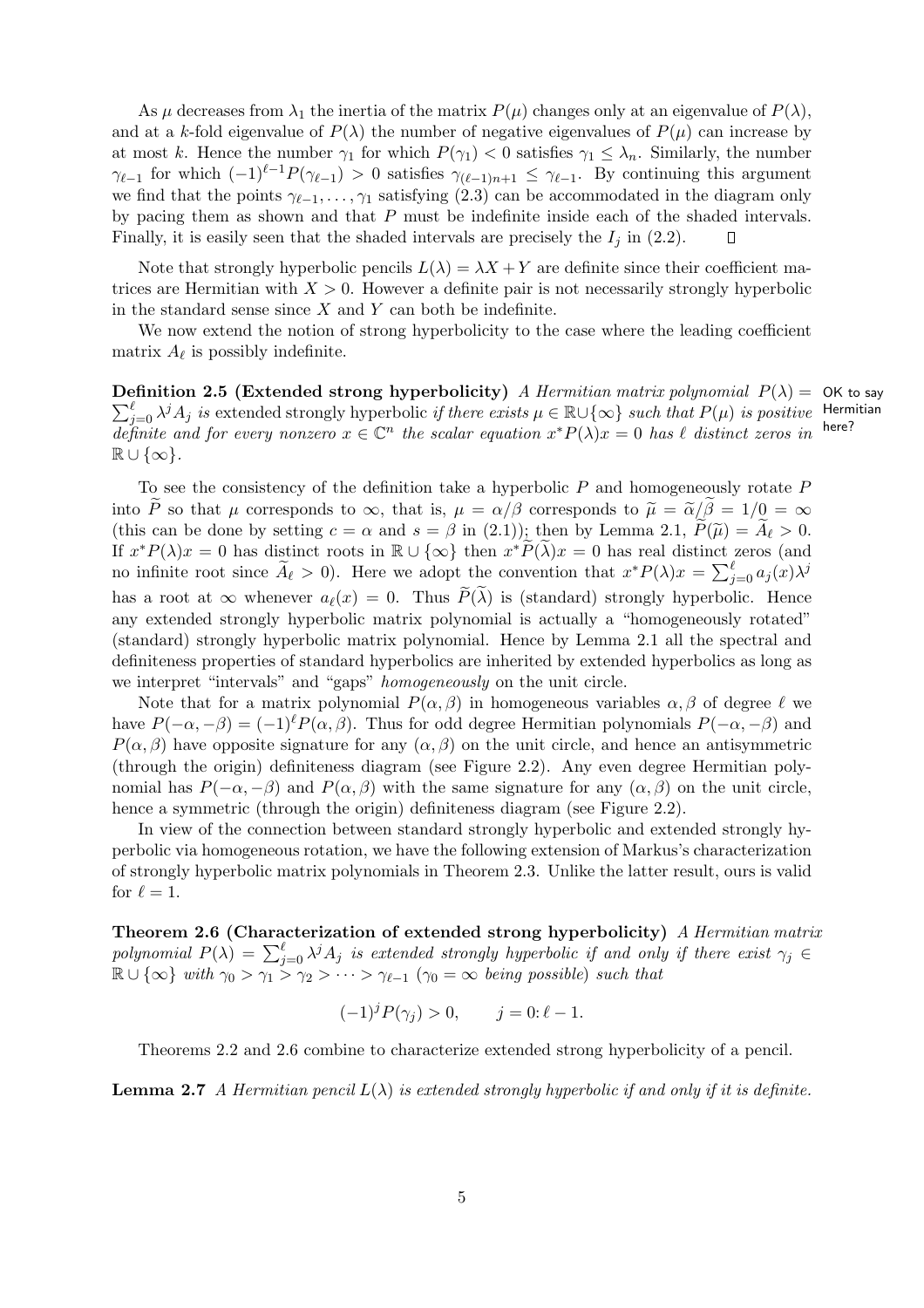Definite pencils  $L(\alpha, \beta) = \alpha X + \beta Y$ .



Extended strongly hyperbolic quadratics  $Q(\alpha, \beta) = \alpha^2 A + \alpha \beta B + \beta^2 C$ .



Figure 2.2: Examples of definiteness diagrams for definite pencils and hyperbolic quadratics. The shaded arcs are the arcs of indefiniteness.

 $\diamondsuit$  Can swap + and  $-$  regions on third hyperbolic plot.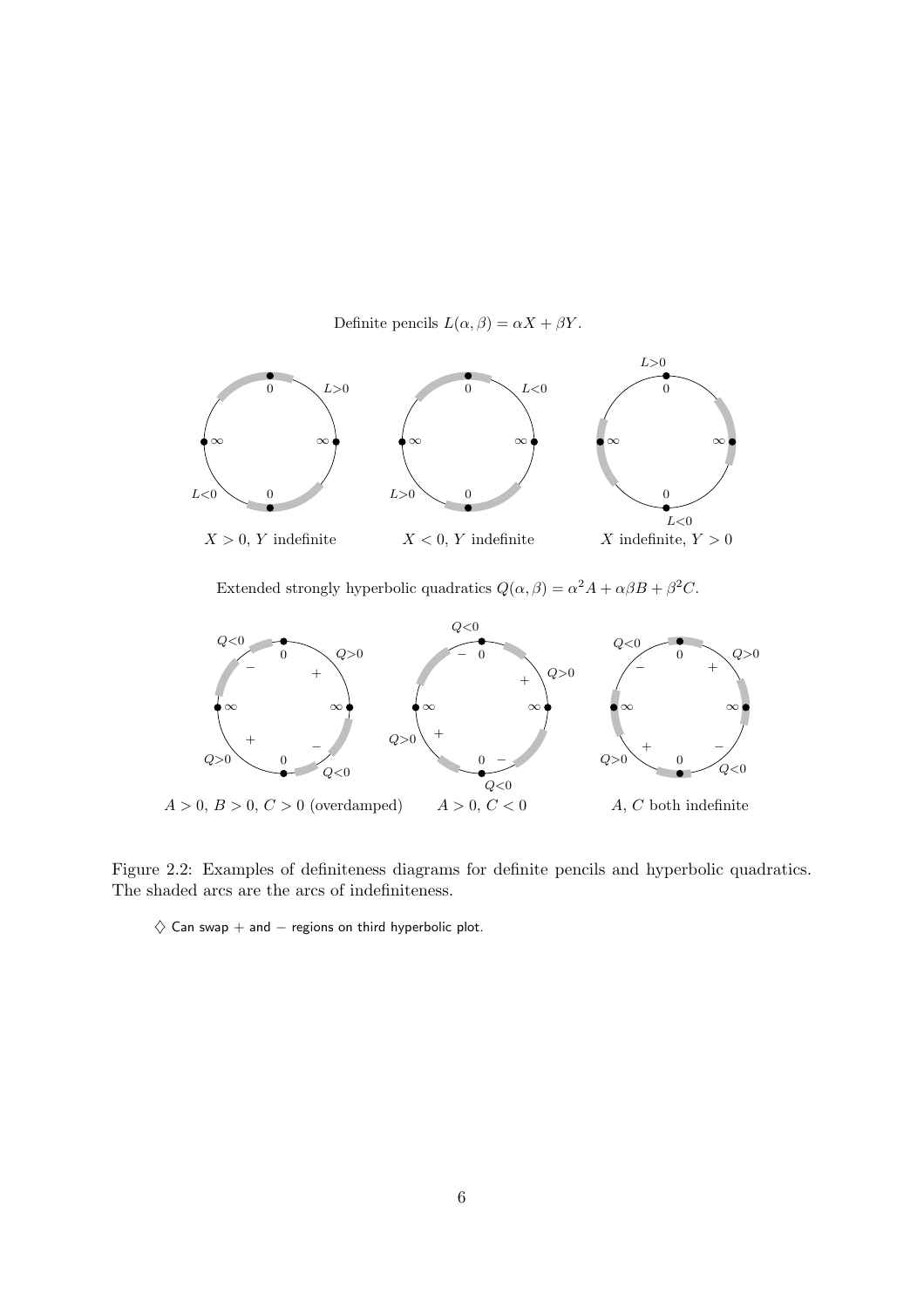# 3 Hermitian linearizations

 $\Diamond$  Rewrite this section later. Do we need  $\mathbb{F}$ ?

We recall some definitions and results from [6], [8]. With the notation

$$
\Lambda = [\lambda^{\ell-1}, \lambda^{\ell-2}, \dots, 1]^T \in \mathbb{F}^{\ell},\tag{3.1}
$$

where  $\ell = \deg(P)$  and  $\mathbb{F} = \mathbb{C}$  or  $\mathbb{R}$ , define two vector spaces of  $\ell n \times \ell n$  pencils  $L(\lambda) = \lambda X + Y$ :

$$
\mathbb{L}_1(P) = \{ L(\lambda) : L(\lambda)(\Lambda \otimes I_n) = v \otimes P(\lambda), \ v \in \mathbb{F}^\ell \},
$$
\n(3.2)

$$
\mathbb{L}_2(P) = \left\{ L(\lambda) : (\Lambda^T \otimes I_n)L(\lambda) = w^T \otimes P(\lambda), \ w \in \mathbb{F}^\ell \right\}.
$$
 (3.3)

The vectors  $v$  and  $w$  are referred to as "right ansatz" and "left ansatz" vectors, respectively. It is easily checked that for the companion forms in  $(1.2)$ ,  $C_1(\lambda) \in L_1(P)$  with  $v = e_1$  and  $C_2(\lambda) \in \mathbb{L}_2(P)$  with  $w = e_1$ , where  $e_i$  denotes the *i*th column of  $I_\ell$ . For any regular P almost all pencils in  $\mathbb{L}_1(P)$  and  $\mathbb{L}_2(P)$  are linearizations of P [8, Thm. 4.7]. The intersection

$$
\mathbb{DL}(P) = \mathbb{L}_1(P) \cap \mathbb{L}_2(P) \tag{3.4}
$$

is of particular interest, because there is a simultaneous correspondence via Kronecker products between left and right eigenvectors of P and those of pencils in  $\mathbb{DL}(P)$ . Two key facts are that  $L \in \mathbb{DL}(P)$  if and only if L satisfies the conditions in (3.2) and (3.3) with  $w = v$ , and that every  $v \in \mathbb{F}^{\ell}$  uniquely determines X and Y such that  $L(\lambda) = \lambda X + Y$  is in  $\mathbb{DL}(P)$  [6, Thm. 3.4], [8, Thm. 5.3]. Thus  $D\mathbb{L}(P)$  is a  $\ell$ -dimensional space of pencils associated with P. Just as for  $\mathbb{L}_1(P)$  and  $\mathbb{L}_2(P)$ , almost all pencils in  $\mathbb{DL}(P)$  are linearizations [8, Thm. 6.8]. Let  $\mathcal{L}_j$  denote the lower block-anti-triangular, block Hankel, block  $j \times j$  matrix

$$
\mathcal{L}_j := \left[\begin{matrix} A_{\ell} \\ \cdots \\ A_{\ell-1} \\ \vdots \\ A_{\ell} \ A_{\ell-1} \ \ldots \ A_{\ell-j+1} \end{matrix}\right]
$$

formed from the first j matrix coefficients  $A_\ell, A_{\ell-1},\ldots, A_{\ell-j+1}$  of  $P(\lambda)$ . Similarly, let  $\mathcal{U}_j$  denote the upper block-anti-triangular, block Hankel, block  $j \times j$  matrix

$$
\mathcal{U}_j := \left[ \begin{array}{c} A_{j-1} \dots A_1 A_0 \\ \vdots \\ A_1 \dots \\ A_0 \end{array} \right]
$$

formed from the last j matrix coefficients  $A_{j-1}, A_{j-2}, \ldots, A_1, A_0$  of  $P(\lambda)$ . It is shown in [6, Thm. 3.5] that the jth standard basis pencil in  $D\mathbb{L}(P)$  with ansatz vector  $e_i$   $(j = 1:\ell)$  can be expressed as

$$
L_j(\lambda) = \lambda X_j - X_{j-1}, \qquad X_j = \begin{bmatrix} \mathcal{L}_j & 0 \\ 0 & -\mathcal{U}_{\ell-j} \end{bmatrix}.
$$
 (3.5)

 $(\mathcal{L}_j \text{ and } \mathcal{U}_j \text{ are taken to be void when } j = 0.)$ 

Now for a Hermitian matrix polynomial  $P(\lambda)$  of degree  $\ell$ , let

$$
\mathbb{H}(P) := \{ \lambda X + Y \in \mathbb{L}_1(P) : X^* = X, Y^* = Y \}
$$
\n(3.6)

denote the set of all Hermitian pencils in  $\mathbb{L}_1(P)$ . It is shown in [6, Thm. 6.1] that  $\mathbb{H}(P)$  is the subset of all pencils in  $D\mathbb{L}(P)$  with a *real ansatz vector*. In other words, for each vector  $v \in \mathbb{R}^{\ell}$ there is a unique Hermitian pencil in  $\mathbb{H}(P)$  defined by  $\sum_{j=1}^{\ell} v_j(\lambda X_j + X_{j-1})$  with  $X_j$  as in (3.5).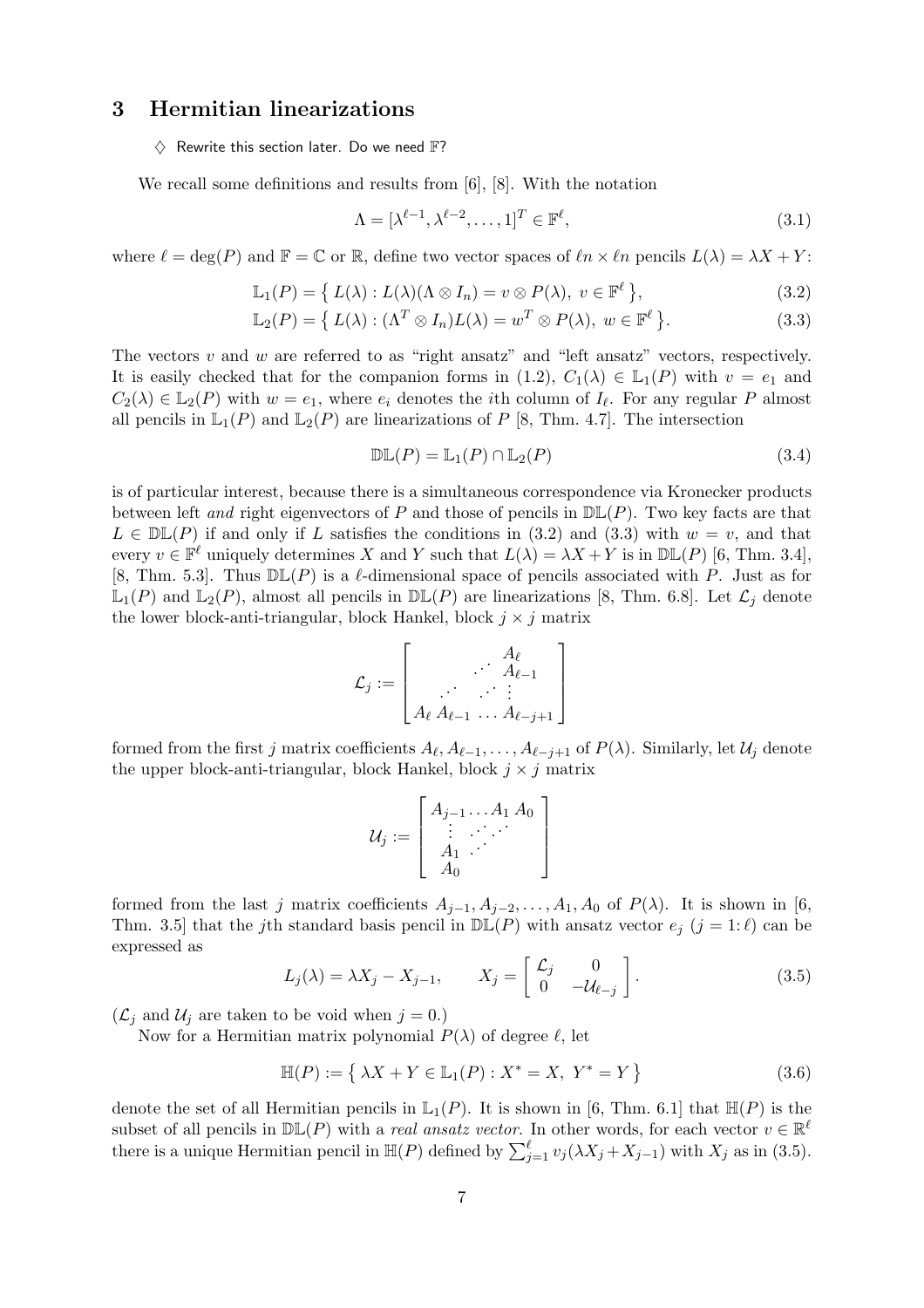### 4 Definite linearization

In this section,  $L(\lambda) = \lambda X + Y$  is an element of  $\mathbb{H}(P)$  with ansatz vector  $v \in \mathbb{R}^{\ell}$ , where  $\ell$  is the degree of P. We begin with the statement of our two main results.

**Theorem 4.1 (Definite linearization theorem)** A Hermitian matrix polynomial  $P(\lambda)$  has a definite linearization in  $\mathbb{H}(P)$  if and only if P is extended strongly hyperbolic.

We denote by  $\mathcal{D}(P)$  the subset of all definite pencils in  $\mathbb{H}(P)$ , i.e.,

$$
\mathcal{D}(P) = \{ L \in \mathbb{H}(P) : L \text{ is a definite pencil } \} \subseteq \mathbb{H}(P).
$$

With a vector  $v \in \mathbb{R}^{\ell}$  we associate a scalar polynomial

$$
p(\lambda; v) := v^T \Lambda = \sum_{i=1}^{\ell} v_i \lambda^{\ell - i},
$$

referred to as the v-*polynomial*. We adopt the convention that  $p(\lambda; v)$  has root at  $\infty$  whenever  $v_1 = 0.$ 

**Theorem 4.2 (Characterization of**  $\mathcal{D}(P)$ **)** Suppose P is extended strongly hyperbolic and  $L(\lambda) = \lambda X + Y \in \mathbb{H}(P)$  with ansatz vector  $v \in \mathbb{R}^{\ell}$ . Then  $L \in \mathcal{D}(P)$  if and only if the roots of  $p(x; v)$ , including  $\infty$  if  $v_1 = 0$ , are real, simple (i.e., multiplicity 1), and lie in distinct definiteness intervals for P. Moreover,  $\alpha X + \beta Y$  is a definite matrix if and only if  $L \in \mathcal{D}(P)$ and  $(\alpha, \beta)$  lies in the one definiteness interval for P that is not occupied by a root of  $p(x; v)$ .

The rest of this section is devoted to the proofs of these two theorems.

#### 4.1 Ansatz vector conditions

The first task is to eliminate from further consideration any ansatz vector  $v \in \mathbb{R}^{\ell}$  such that  $p(x; v)$  has either a complex (nonreal) root or a real root (including  $\infty$ ) with multiplicity 2 or greater. Synthetic division carried out by Horner's method is one of the key ingredients for this task.

**Lemma 4.3** Let  $p(x) = a_0 + a_1x + \cdots + a_mx^m$  and denote by  $q_i(s)$ ,  $i = 0$ : m, the scalars generated by Horner's method for evaluating the polynomial p at a point s, that is,

 $q_0(s) = a_m, \quad q_i(s) = sq_{i-1}(s) + a_{m-i}, \quad i = 1:m.$ 

Define the degree  $m-1$  polynomial

$$
\widehat{q}_s(x) := q_{m-1}(s) + q_{m-2}(s)x + \cdots + q_k(s)x^{m-k-1} + \cdots + q_1(s)x^{m-2} + q_0(s)x^{m-1}.
$$

Then

(a) 
$$
p(x) = (x - s)\hat{q}_s(x) + p(s)
$$
.

(b) If s is a root of  $p(x)$  then  $p(x) = (x - s)\hat{q}_s(x)$  and

$$
\widehat{q}_s(x) = a_m(x - r_1)(x - r_2) \dots (x - r_{m-1}),
$$

where  $r_1, r_2, \ldots, r_{m-1}$  are the other roots of p.

(c) If r and s are distinct roots of  $p(x)$ , then  $\hat{q}_s(r) = 0$ .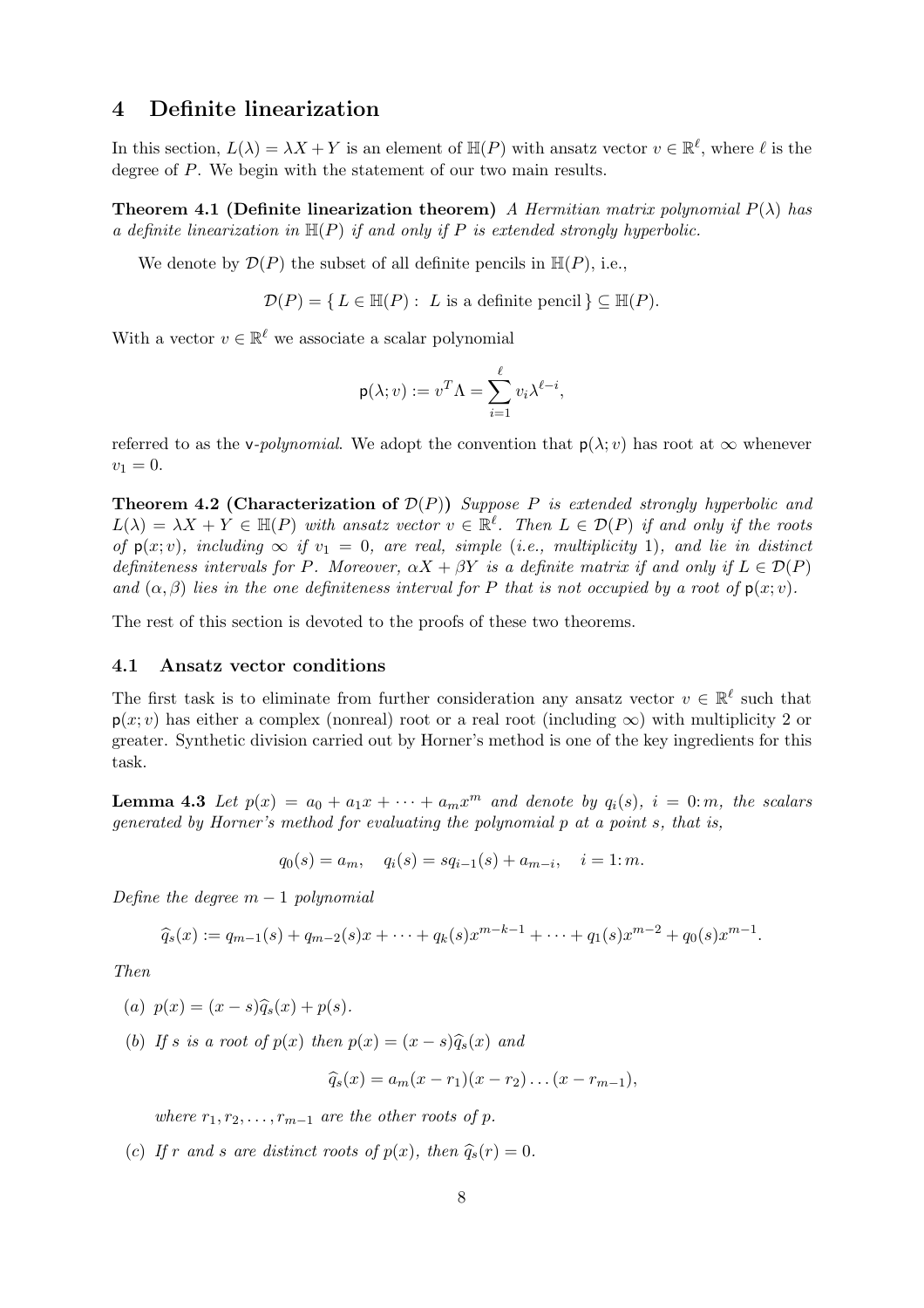(d) If s is a root of p with multiplicity at least two, then  $\hat{q}_s(s) = 0$ .

**Proof.** (a) is a standard identity for Horner's method; see, e.g., [4, Sec. 5.2]. (a)  $\Rightarrow$  (b) is immediate, and (b) implies (c) and (d). П

In what follows we often use  $\Lambda$  in (3.1) with an argument:

$$
\Lambda(r) = [r^{\ell-1}, r^{\ell-2}, \dots, 1]^T.
$$

We will need to refer to the following result from [8, Lem. 6.5].

**Lemma 4.4** Suppose that  $L(\lambda) \in \mathbb{DL}(P)$  with ansatz vector v and  $p(x; v)$  is the v-polynomial of v. Let  $Y_i$  denote the jth block column of Y in  $L(\lambda) = \lambda X + Y$ , where  $1 \leq j \leq \ell - 1$ . Then

$$
(\Lambda^T(x)\otimes I)Y_j=q_{j-1}(x;v)P(x)-x\mathsf{p}(x;v)P_{j-1}(x),
$$

where  $q_{i-1}(x; v)$  and  $P_{i-1}(x)$  are the scalar and matrix generated by Horner's method for evaluating  $p(x; v)$  and  $P(x)$ , respectively, as in Lemma 4.3.

We recall the *column-shifted sum* introduced in [8], which is an operation on block matrices useful for constructing pencils in  $\mathbb{L}_1(P)$ . For block  $\ell \times \ell$  matrices X and Y with  $n \times n$  blocks  $X_{ij}$  and  $Y_{ij}$ , the column-shifted sum  $X \boxplus Y$  of X and Y is defined by

$$
X \boxplus Y := \begin{bmatrix} X_{11} & \ldots & X_{1\ell} & 0 \\ \vdots & & \vdots & \vdots \\ X_{\ell 1} & \ldots & X_{\ell \ell} & 0 \end{bmatrix} + \begin{bmatrix} 0 & Y_{11} & \ldots & Y_{1\ell} \\ \vdots & \vdots & & \vdots \\ 0 & Y_{\ell 1} & \ldots & Y_{\ell \ell} \end{bmatrix} \in \mathbb{F}^{\ell n \times \ell (n+1)},
$$

where the zero blocks are  $n \times n$ . It is shown in [8, Lem. 3.4] that

 $L(\lambda) \in \mathbb{L}_1(P)$  with right ansatz vector  $v \in \mathbb{F}^{\ell} \iff X \boxplus Y = v \otimes [A_{\ell} \ A_{\ell-1} \ \dots \ A_0].$  (4.1)

We can now prove the following result.

**Lemma 4.5** Suppose P is a Hermitian matrix polynomial and  $L \in \mathbb{H}(P)$  with ansatz vector v. If either

- (a) the v-polynomial  $p(x; v)$  has a (nonreal) complex conjugate pair of roots s and  $\overline{s}$ , or
- (b)  $p(x; v)$  has a real root s with multiplicity at least 2, or
- (c)  $\infty$  is a root of  $p(x; v)$  with multiplicity at least 2, i.e.,  $v_1 = v_2 = 0$ ,

then L is not a definite pencil.

**Proof.** To prove parts (a) and (b) we use a congruence transformation  $S(\alpha X + \beta Y)S^*$  so as to preserve and reveal the nondefiniteness of  $\alpha X + \beta Y$ . Let

$$
S = \left[ \begin{array}{c} I_{\ell-1} & 0 \\ \hline \Lambda^T(s) \end{array} \right] \otimes I_n,
$$

where s is the given complex (or multiple real) root of  $p(x; v)$ . Using Lemma 4.4 together with  $p(s; v) = 0$ , we see that the bottom block row of SY has the form

$$
(SY)_{\ell,:} = [ q_0(s; v)P(s) \quad q_1(s; v)P(s) \quad \dots \quad q_{\ell-2}(s; v)P(s) \quad [*] \, ,
$$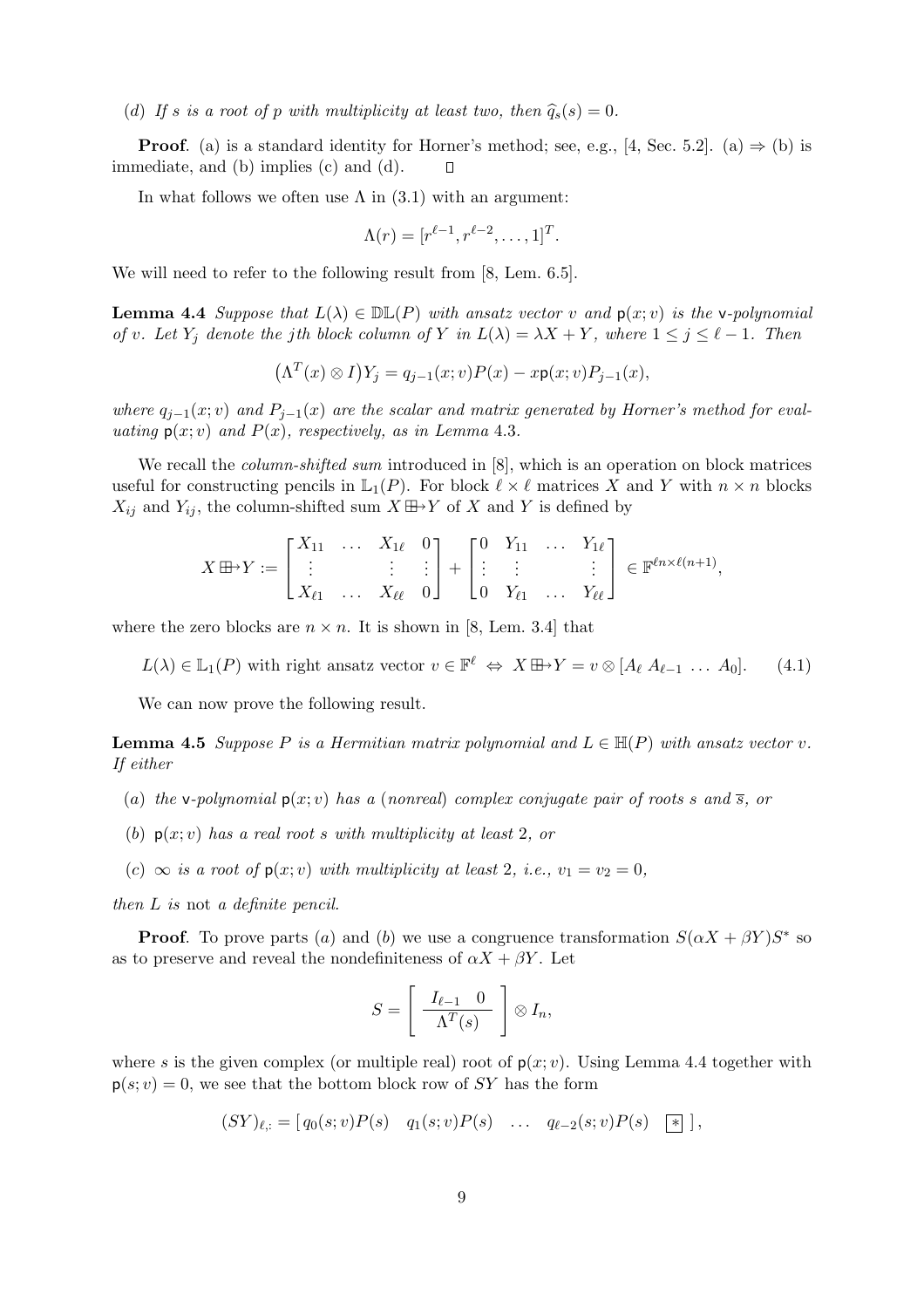where the scalars  $q_i(s; v)$ ,  $j = 0: \ell - 2$  are generated by Horner's method for  $p(s; v)$  as in Lemma 4.3. Observe that  $S \cdot L(\lambda)$  is no longer in  $\mathbb{H}(P)$  but is still in  $\mathbb{L}_1(P)$ , since

$$
S \cdot L(\lambda)(\Lambda \otimes I) = S \cdot (v \otimes P(\lambda)) = \left( \begin{bmatrix} I_{\ell-1} & 0 \\ \frac{I_{\ell-1}}{\Lambda^T(s)} \end{bmatrix} \otimes I_n \right) (v \otimes P(\lambda))
$$

$$
= \begin{bmatrix} v_1 \\ v_2 \\ \vdots \\ v_{\ell-1} \\ p(s; v) \end{bmatrix} \otimes P(\lambda) = \begin{bmatrix} v_1 \\ v_2 \\ \vdots \\ v_{\ell-1} \\ 0 \end{bmatrix} \otimes P(\lambda),
$$

so that we can use the column shifted sum to deduce the structure of SX and SY . Since the right ansatz vector of  $S \cdot L(\lambda)$  is  $[v_1 \dots v_{\ell-1} \ 0]^T$ , we know from (4.1) that the bottom block row of the shifted sum  $SX \boxplus \rightarrow SY$  must be zero. Thus the bottom block rows of SX and SY are

$$
(SX)_{\ell,:} = -[0 \quad q_0(s; v)P(s) \quad q_1(s; v)P(s) \quad \dots \quad q_{\ell-2}(s; v)P(s)],
$$
  
\n
$$
(SY)_{\ell,:} = [q_0(s; v)P(s) \quad q_1(s; v)P(s) \quad \dots \quad q_{\ell-2}(s; v)P(s) \quad 0].
$$

From this we can now compute the  $(\ell, \ell)$ -blocks of  $S X S^*$  and  $S Y S^*$ ,

$$
(SXS^*)_{\ell,\ell} = (SX)_{\ell,:} S^*_{:\ell} = (SX)_{\ell,:} (\Lambda(\overline{s}) \otimes I_n) = -\widehat{q}_s(\overline{s};v)P(s),
$$

and

$$
(SYS^*)_{\ell,\ell} = (SY)_{\ell,:} (\Lambda(\overline{s}) \otimes I_n) = \overline{s} \, \widehat{q}_s(\overline{s}; v) P(s),
$$

where  $\hat{q}_s(x; v) = \sum_{j=0}^{\ell-2} q_j(s; v) x^{\ell-j-2}$ . But  $\hat{q}_s(\bar{s}; v) = 0$  by Lemma 4.3 (c) for part (a) or Lemma 4.3 (d) for part (b). Thus  $[S(\alpha X + \beta Y)S^*]_{\ell,\ell} = 0$  for all  $(\alpha, \beta)$  on the unit circle, showing that  $\alpha X + \beta Y$  is not a definite pencil.

For the proof of part (c) we observe from (3.5) that for the standard basis pencils  $L_3, L_4, \ldots, L_\ell$ for  $\mathbb{H}(P)$  with ansatz vectors  $e_3, e_4, \ldots, e_\ell$ , the  $(1, 1)$ -block is identically 0. Thus for any ansatz vector  $v \in \mathbb{R}^{\ell}$  with  $v_1 = v_2 = 0$ , the corresponding  $L(\lambda) = \lambda X + Y \in \mathbb{H}(P)$  has zero  $(1, 1)$ -blocks in X and Y, so that  $(\alpha X + \beta Y)_{1,1} \equiv 0$  for all  $\alpha, \beta$ . Hence  $\alpha X + \beta Y$  is not a definite matrix for any  $(\alpha, \beta)$  on the unit circle and L is therefore not a definite pencil.  $\Box$ 

In light of Lemma 4.5, we now assume throughout the remainder of section 4 that the ansatz vector  $v \in \mathbb{R}^{\ell}$  is such that  $p(x; v)$  has  $\ell - 1$  distinct real roots (including possibly  $\infty$ when  $v_1 = 0$ ).

The second major step in the proof of Theorems 4.1 and 4.2 is to block-diagonalize the pencil  $\alpha X + \beta Y$  by a "definiteness-revealing" congruence. The generic case  $v_1 \neq 0$  is treated first in its entirety; then we come back to look at  $v_1 = 0$ ,  $v_2 \neq 0$ , and see what parts of the argument for  $v_1 \neq 0$  must be modified to handle this case.

#### 4.2 Case 1:  $v_1 \neq 0$

As before,  $L(\lambda) \in \mathbb{H}(P) \subset \mathbb{DL}(P)$ . Let  $r_1, r_2, \ldots, r_{\ell-1}$  be the finite real and distinct roots of the v-polynomial  $p(x; v)$ . We start the reduction of  $\alpha X + \beta Y$  to block-diagonal form by nonsingular congruence with the matrix

$$
S = [e_1 \quad \Lambda(r_1) \quad \Lambda(r_2) \quad \dots \quad \Lambda(r_{\ell-1})]^T \otimes I_n. \tag{4.2}
$$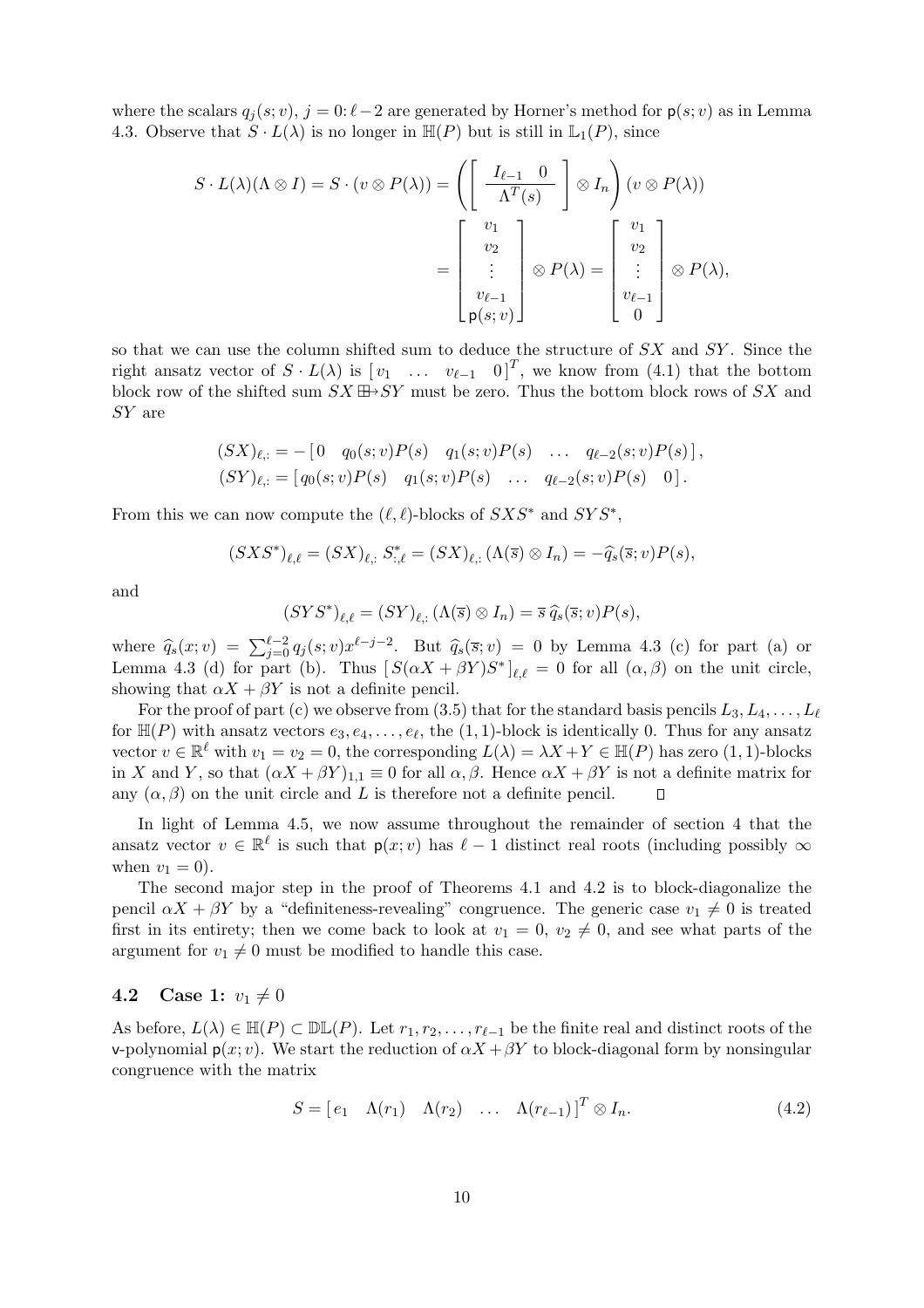It is easy to verify that  $S \cdot L(\lambda) \in \mathbb{L}_1(P)$  with right ansatz vector  $v_1e_1$ . SY has the form

$$
SY = \begin{bmatrix} v_1 A_{\ell-1} - v_2 A_{\ell} & v_1 A_{\ell-2} - v_3 A_{\ell} & \dots & v_1 A_1 - v_{\ell} A_{\ell} & v_1 A_0 \\ q_0(r_1; v) P(r_1) & q_1(r_1; v) P(r_1) & \dots & q_{\ell-2}(r_1; v) P(r_1) & \underline{*} \\ q_0(r_2; v) P(r_2) & q_1(r_2; v) P(r_2) & \dots & q_{\ell-2}(r_2; v) P(r_2) & \underline{*} \\ \vdots & \vdots & & \vdots & \vdots \\ q_0(r_{\ell-1}; v) P(r_{\ell-1}) & q_1(r_{\ell-1}; v) P(r_{\ell-1}) & \dots & q_{\ell-2}(r_{\ell-1}; v) P(r_{\ell-1}) & \underline{*} \end{bmatrix},
$$

for block rows 2:  $\ell$  this is obtained by using Lemma 4.4 repeatedly on block columns 1:  $\ell-1$  of Y, while the form of the first block row follows from that of  $Y$  on using the basis elements in  $(3.5)$ (since  $L(\lambda) \in \mathbb{DL}(P)$ ). Combining this with the shifted sum property in (4.1),  $SX \boxplus Y =$  $v_1e_1\otimes[A_\ell \quad \dots \quad A_0]$  implies that

$$
SX = \begin{bmatrix} v_1 A_{\ell} & v_2 A_{\ell} & \cdots & v_{\ell} A_{\ell} \\ 0 & -q_0(r_1; v)P(r_1) & \cdots & -q_{\ell-2}(r_1; v)P(r_1) \\ \vdots & \vdots & & \vdots \\ 0 & -q_0(r_{\ell-1}; v)P(r_{\ell-1}) & \cdots & -q_{\ell-2}(r_{\ell-1}; v)P(r_{\ell-1}) \end{bmatrix}
$$

and

$$
SY = \begin{bmatrix} v_1 A_{\ell-1} - v_2 A_{\ell} & \cdots & v_1 A_1 - v_{\ell} A_{\ell} & v_1 A_0 \\ q_0(r_1; v) P(r_1) & \cdots & q_{\ell-2}(r_1; v) P(r_1) & 0 \\ \vdots & \vdots & \vdots & \vdots \\ q_0(r_{\ell-1}; v) P(r_{\ell-1}) & \cdots & q_{\ell-2}(r_{\ell-1}; v) P(r_{\ell-1}) & 0 \end{bmatrix}.
$$

Completing the congruence by right multiplication with  $S^*$  yields the two Hermitian matrices

$$
SXS^* = \begin{bmatrix} v_1 A_{\ell} & 0 & 0 & \dots & 0 \\ 0 & -\widehat{q}_{r_1}(r_1)P(r_1) & -\widehat{q}_{r_1}(r_2)P(r_1) & \dots & -\widehat{q}_{r_1}(r_{\ell-1})P(r_1) \\ 0 & -\widehat{q}_{r_2}(r_1)P(r_2) & -\widehat{q}_{r_2}(r_2)P(r_2) & \dots & -\widehat{q}_{r_2}(r_{\ell-1})P(r_2) \\ \vdots & \vdots & \vdots & \vdots & \vdots \\ 0 & -\widehat{q}_{r_{\ell-1}}(r_1)P(r_{\ell-1}) & -\widehat{q}_{r_{k-1}}(r_2)P(r_{\ell-1}) & \dots & -\widehat{q}_{r_{\ell-1}}(r_{\ell-1})P(r_{\ell-1}) \end{bmatrix}
$$

and

$$
SYS^* = \begin{bmatrix} v_1 A_{\ell-1} - v_2 A_{\ell} & v_1 P(r_1) & v_1 P(r_2) & \dots & v_1 P(r_{\ell-1}) \\ v_1 P(r_1) & r_1 \hat{q}_{r_1}(r_1) P(r_1) & r_2 \hat{q}_{r_1}(r_2) P(r_1) & \dots & r_{\ell-1} \hat{q}_{r_1}(r_{\ell-1}) P(r_1) \\ v_1 P(r_2) & r_1 \hat{q}_{r_2}(r_1) P(r_2) & r_2 \hat{q}_{r_2}(r_2) P(r_2) & \dots & r_{\ell-1} \hat{q}_{r_2}(r_{\ell-1}) P(r_2) \\ \vdots & \vdots & \vdots & \vdots & \vdots \\ v_1 P(r_{\ell-1}) & r_1 \hat{q}_{r_{\ell-1}}(r_1) P(r_{\ell-1}) & r_2 \hat{q}_{r_{k-1}}(r_2) P(r_{\ell-1}) & \dots & r_{\ell-1} \hat{q}_{r_{\ell-1}}(r_{\ell-1}) P(r_{\ell-1}) \end{bmatrix}.
$$

But by Lemma 4.3 (c),  $\hat{q}_{rj}(r_i) = 0$  for  $i \neq j$  so that all the off-diagonal blocks in the trailing principal block  $(\ell-1) \times (\ell-1)$  submatrices of  $SXS^*$  and  $SYS^*$  are zero. Combining these results gives the arrowhead form

$$
S(\alpha X + \beta Y)S^* = \begin{bmatrix} M_0 & v_1\beta P(r_1) & v_1\beta P(r_2) & \dots & v_1\beta P(r_{\ell-1}) \\ v_1\beta P(r_1) & \mu_1 P(r_1) & 0 & \dots & 0 \\ v_1\beta P(r_2) & 0 & \mu_2 P(r_2) & \ddots & \vdots \\ \vdots & \vdots & \ddots & \ddots & 0 \\ v_1\beta P(r_{\ell-1}) & 0 & \dots & 0 & \mu_{\ell-1} P(r_{\ell-1}) \end{bmatrix},
$$

where

$$
M_0 = \alpha v_1 A_\ell + \beta (v_1 A_{\ell-1} - v_2 A_\ell), \tag{4.3}
$$

$$
\mu_i = (r_i \beta - \alpha) \widehat{q}_{r_i}(r_i), \qquad i = 1: \ell - 1.
$$
\n(4.4)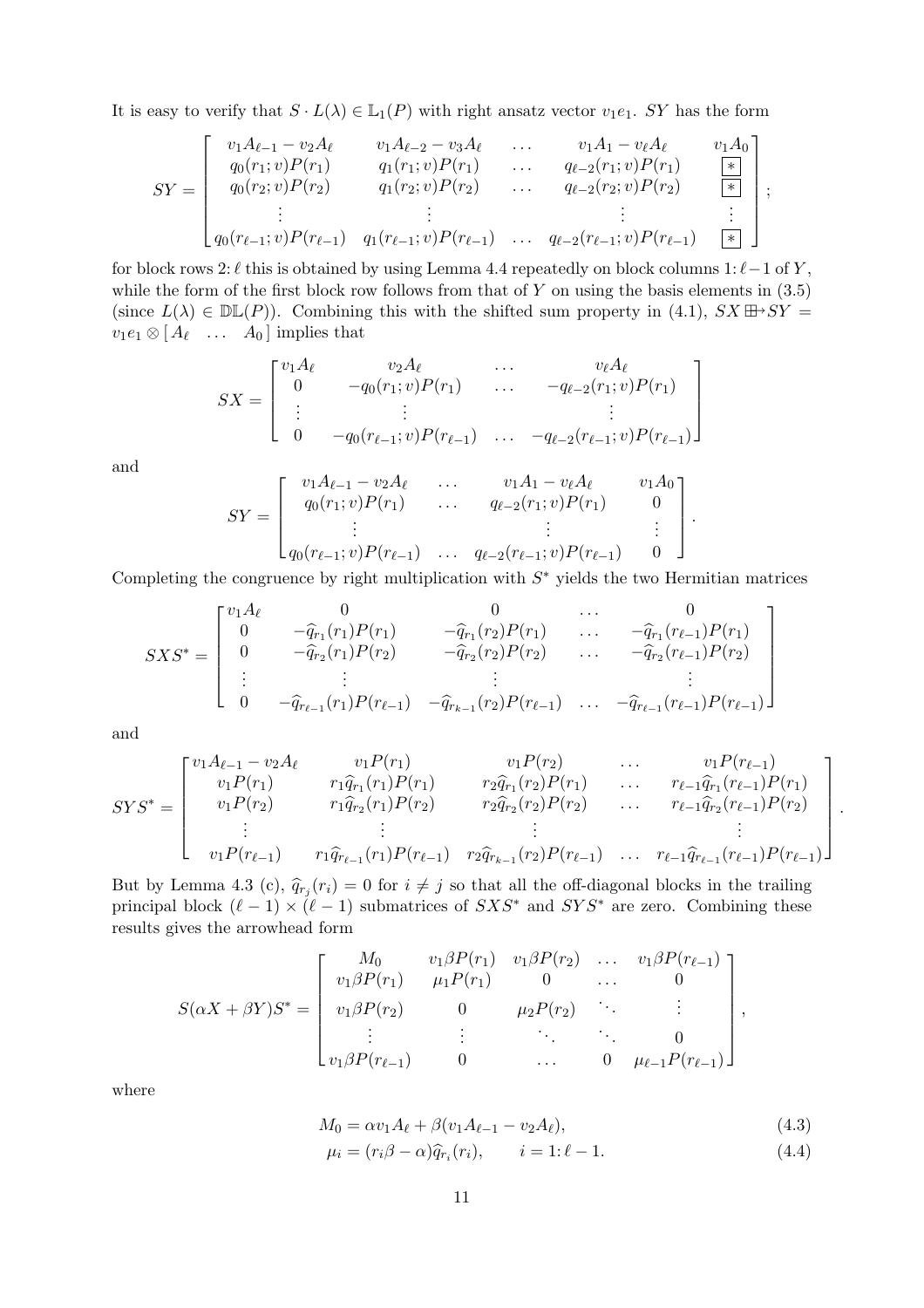From the form of the diagonal blocks  $\mu_k P(r_\ell)$  we can already deduce two *necessary conditions* for  $\alpha X + \beta Y$  to be definite:

- 1.  $(\alpha, \beta)$  must be distinct from the roots  $r_k = (r_k, 1)$  in the homogeneous sense.
- 2. Each root  $r_k$  must lie in some definiteness interval for  $P$ .

A sequence of  $\ell-1$  more congruences eliminates the rest of the off-diagonal blocks. This begins with a congruence by

$$
\left[\begin{array}{c|ccc} \mu_1 & -v_1\beta & 0 & \dots & 0 \\ \hline 0 & I_{\ell-1} & \end{array}\right] \otimes I_n =: S_1
$$

in order to eliminate the  $(1, 2)$  and  $(2, 1)$  blocks:

$$
S_1S(\alpha X + \beta Y)S^*S_1^* = \begin{bmatrix} M_1 & 0 & v_1\beta\mu_1P(r_2) & \dots & v_1\beta\mu_1P(r_{\ell-1}) \\ 0 & \mu_1P(r_1) & \mu_2P(r_2) & \vdots & \vdots & \ddots \\ v_1\beta\mu_1P(r_{\ell-1}) & & & \mu_{\ell-1}P(r_{\ell-1}) \end{bmatrix},
$$

where  $M_1 = \mu_1^2 M_0 - v_1^2 \beta^2 \mu_1 P(r_1)$ . With

$$
S_j=\left[\begin{array}{c|cccc} \mu_j & 0 & \ldots & 0 & \sigma_j & 0 & \ldots & 0 \\ \hline 0 & & & I_{\ell-1} & & \end{array}\right]\otimes I_n,
$$

where  $\sigma_j = -v_1 \beta \prod_{k=1}^{j-1} \mu_k$  is the  $(1, j+1)$  entry of  $S_j$ , it can be proved by induction that after  $k$  such "eliminations-by-congruence" we have

$$
S_{k} \dots S_{1}S(\alpha X + \beta Y)S^{*}S_{1}^{*} \dots S_{k}^{*} =
$$
\n
$$
\begin{bmatrix}\nM_{k} & 0 & \dots & 0 & v_{1}\beta \prod_{j=1}^{k} \mu_{j}P(r_{k+1}) & \dots & v_{1}\beta \prod_{j=1}^{k} \mu_{j}P(r_{\ell-1}) \\
0 & \mu_{1}P(r_{1}) & & & \\
\vdots & \ddots & \vdots & \vdots \\
0 & \mu_{k}P(r_{k}) & & \\
v_{1}\beta \prod_{j=1}^{k} \mu_{j}P(r_{k+1}) & & & \\
\vdots & \vdots & \ddots & \\
v_{1}\beta \prod_{j=1}^{k} \mu_{j}P(r_{\ell-1}) & & & \\
\vdots & \vdots & \ddots & \\
v_{1}\beta \prod_{j=1}^{k} \mu_{j}P(r_{\ell-1}) & & & \\
\end{bmatrix}
$$

where

$$
M_k = \prod_{j=1}^i \mu_j \cdot \left[ \prod_{j=1}^i \mu_j \cdot M_0 - v_1^2 \beta^2 \sum_{i=1}^i \left( \prod_{\substack{j=1 \ j \neq i}}^i \mu_j \right) P(r_i) \right]. \tag{4.5}
$$

,

Thus after completing all  $\ell - 1$  eliminations-by-congruence we have the block-diagonal form

$$
S_{\ell-1} \dots S_1 S(\alpha X + \beta Y) S^* S_1^* \dots S_{\ell-1}^* = \begin{bmatrix} M & & & \\ & \mu_1 P(r_1) & & \\ & & \ddots & \\ & & & \mu_{\ell-1} P(r_{\ell-1}) \end{bmatrix}, \quad (4.6)
$$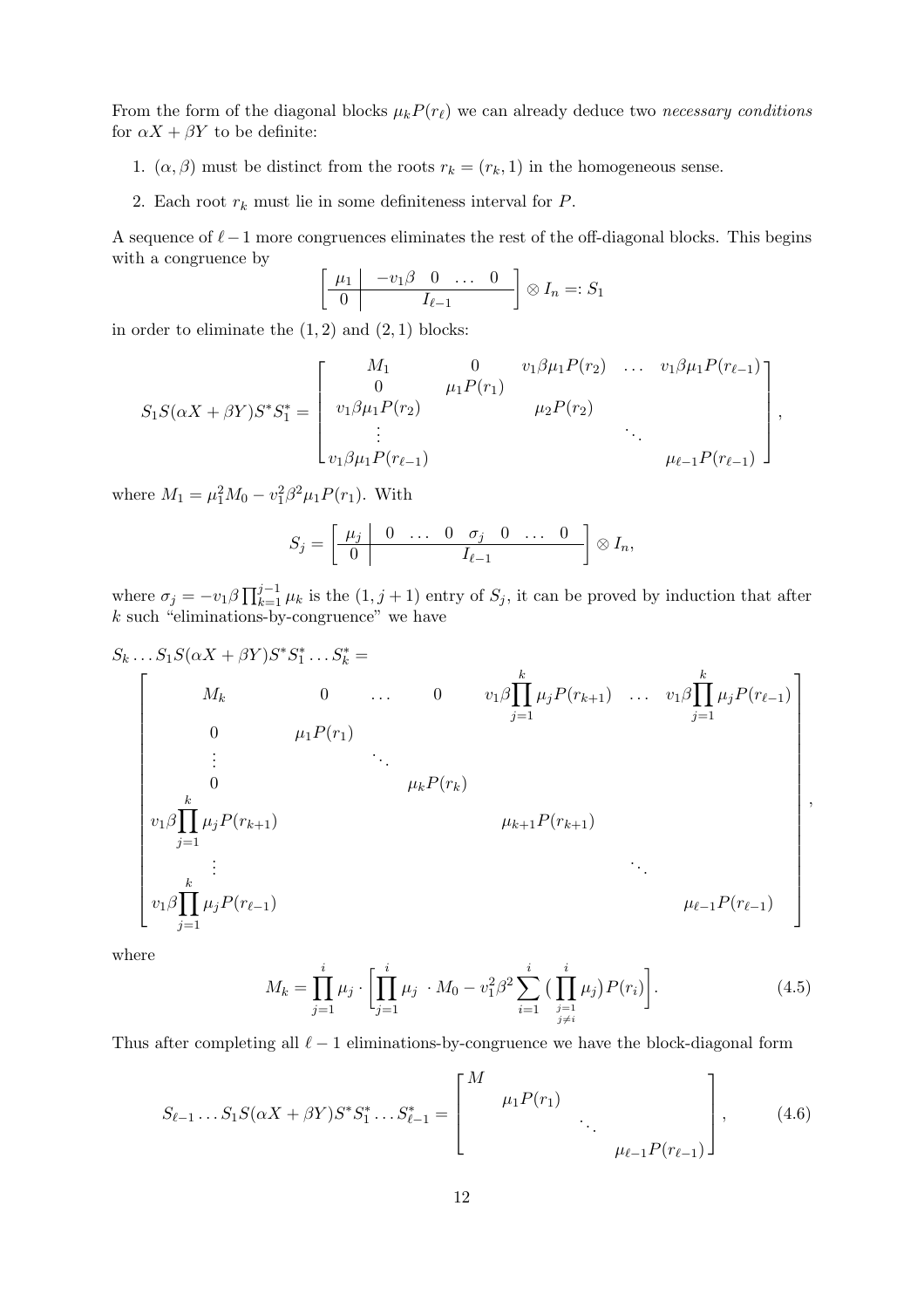

Figure 4.1: Pictorial representation of (4.8).

where  $M = M_{\ell-1}$  is given by (4.5) with i replaced by  $\ell - 1$ . Quite remarkably, M simplifies to just a scalar multiple of  $P(\alpha, \beta)$ :

$$
M = v_1 \left[ \prod_{j=1}^{\ell-1} \widehat{q}_{r_j}(r_j) \right]^2 \cdot \left[ \prod_{j=1}^{\ell-1} (\alpha - r_j \beta) \right] \cdot P(\alpha, \beta).
$$

The proof of this simplification for  $M$ , which involves some tedious calculations, is left to Appendix A. The block-diagonal form in (4.6) can be simplified even further; a scaling congruence removes the squared term  $\left[\prod_{j=1}^{\ell-1} \hat{q}_{r_j}(r_j)\right]^2$  from the (1, 1) block, and  $v_1$  can be factored out of each  $\mu_i = (r_i \beta - \alpha) \hat{q}_{r_i}(r_i)$  since from Lemma 4.3 (b),  $\hat{q}_{r_i}(r_i) = v_1 \prod_{j \neq i} (r_i - r_j)$ . Thus we see that  $\alpha X + \beta Y$  is congruent to the block-diagonal form

$$
v_{1} \cdot \begin{bmatrix} \prod_{j=1}^{\ell-1} (\alpha - r_{j}\beta)P(\alpha, \beta) \\ (r_{1}\beta - \alpha) \prod_{j \neq 1} (r_{1} - r_{j})P(r_{1}) \\ \vdots \\ (r_{\ell-1}\beta - \alpha) \prod_{j \neq \ell-1} (r_{\ell-1} - r_{j})P(r_{\ell-1}) \end{bmatrix} .
$$
 (4.7)

This block-diagonalization allows us to make the connection between hyperbolicity of P and definiteness of  $\alpha X + \beta Y$ .

We first make the convention that  $(\alpha, \beta)$  lies in the upper half-circle, since replacing  $(\alpha, \beta)$  by  $(-\alpha, -\beta)$  changes the signs of all the diagonal blocks, and hence does not affect the definiteness or indefiniteness of  $\alpha X + \beta Y$ . The finite roots  $r_1, \ldots, r_{\ell-1}$  can be viewed in homogeneous terms as vectors  $(r_i, 1)$  in the upper  $(\alpha, \beta)$ -plane. Each diagonal block in  $(4.7)$  is a scalar multiple of P evaluated at one of the constants in the set

$$
\mathcal{R} = \{(\alpha, \beta), r_1, r_2, \ldots, r_{\ell-1}\}.
$$

For any  $\gamma \in \mathcal{R}$ , the scalar in front of  $P(\gamma)$  can be interpreted as a product of  $\ell - 1$  factors in which  $\gamma$  is compared with each of the other  $\ell - 1$  constants in  $\mathcal R$  via  $2 \times 2$  determinants:

$$
\left|\begin{array}{cc} \gamma & \alpha \\ 1 & \beta \end{array}\right| = \gamma \beta - \alpha; \quad \left|\begin{array}{cc} \gamma & r_j \\ 1 & 1 \end{array}\right| = \gamma - r_j; \quad \text{or} \quad \left|\begin{array}{cc} \alpha & r_j \\ \beta & 1 \end{array}\right| = \alpha - r_j \beta \quad \text{when } \gamma = (\alpha, \beta). \tag{4.8}
$$

Then the sign of any of these determinants is positive for any constant in  $R$  that lies counterclockwise from  $\gamma$ , and negative for any that lie clockwise from  $\gamma$ ; see Figure 4.1.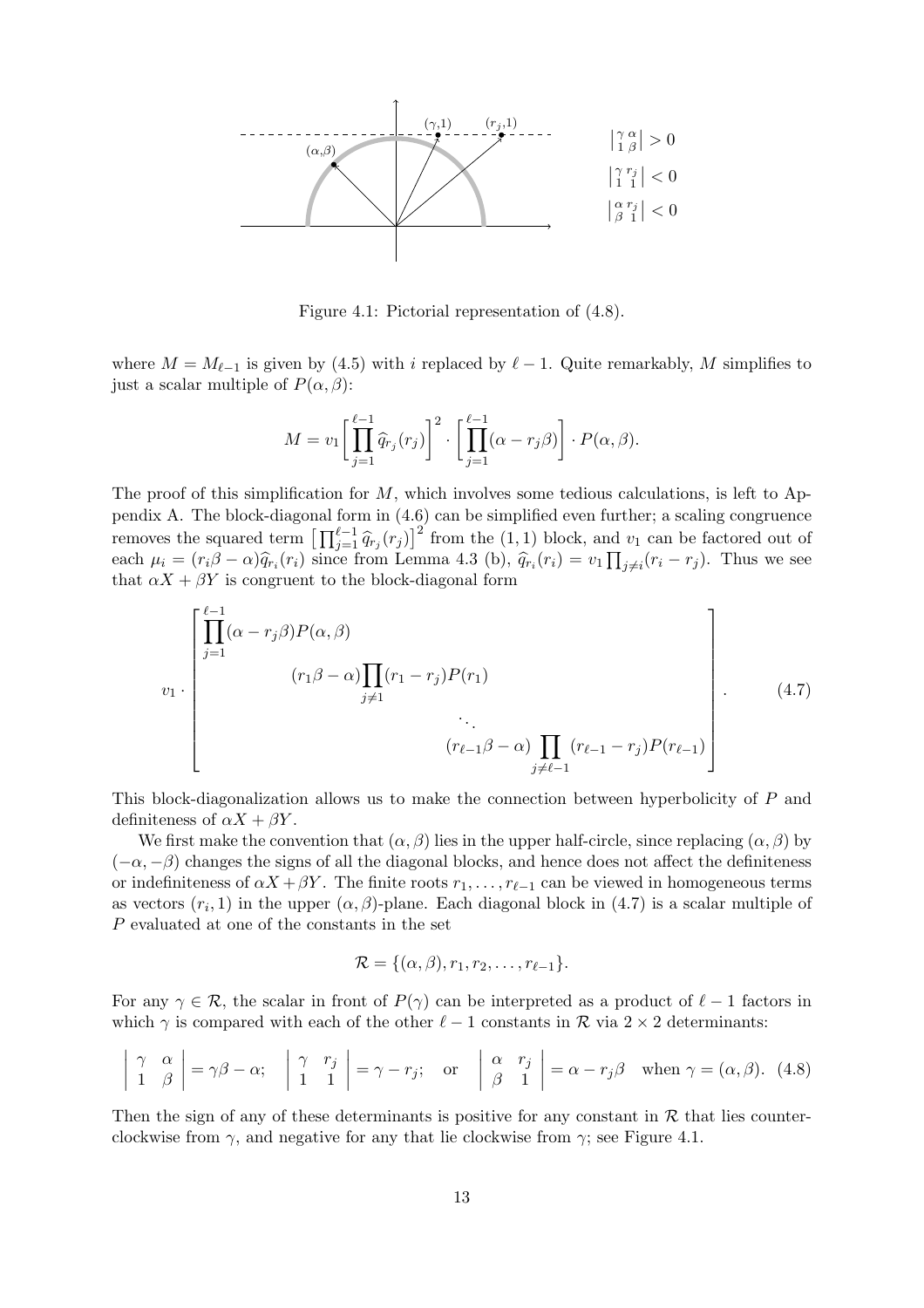Consequently the sign of the whole scalar multiple of  $P(\gamma)$  reveals the parity of the number of constants in R that lie clockwise from  $\gamma$ . Hence from (4.7) we see that when P is hyperbolic any choice of  $(\alpha, \beta)$  and finite  $r_1, r_2, \ldots, r_{\ell-1}$  to be placed, one in each of the  $\ell$  distinct definiteness intervals for P in the upper half-circle, will result in a definite matrix  $\alpha X + \beta Y$ , and hence a definite pencil  $L(\lambda) = \lambda X + Y \in \mathbb{H}(P)$ . This proves one direction of Theorem 4.1.

Now suppose there exists a definite pencil in  $\mathbb{H}(P)$ . We first assume that  $v_1 \neq 0$ . By a final permutation congruence, we rearrange the diagonal blocks in (4.7) so that the vectors  $(\alpha, \beta)$ ,  $(r_i, 1), i = 1: \ell - 1$  at which P is evaluated are encountered in counterclockwise order (starting with  $\infty$  if  $(\alpha, \beta) = \infty$ ) as we descend the diagonal. With this reordering of blocks, the scalar coefficient of P in the  $(1, 1)$ -block will be positive, and the rest of the scalar coefficients will have strictly alternating sign as we descend the diagonal. Thus in order for  $\alpha X + \beta Y$  to be a definite matrix, the definiteness parity of the matrices  $P(r_i)$ ,  $P(\alpha, \beta)$  must also *strictly* alternate as we descend the diagonal. Thus by Lemma 2.6, we see that the existence of a definite pencil in  $\mathbb{H}(P)$  with  $v_1 \neq 0$  implies that P must be hyperbolic. Now if there exists a definite pencil in  $\mathbb{H}(P)$  with  $v_1 = 0$ ,  $v_2 \neq 0$  then, since pencils in  $\mathbb{H}(P)$  vary continuously with the ansatz vector  $v \in \mathbb{R}^{\ell}$ , and definite pencils form an open subset of  $\mathbb{H}(P)$ , a sufficiently small perturbation of  $v_1$  away from zero will result in a definite pencil in  $\mathbb{H}(P)$  with  $v_1 \neq 0$ , and thereby imply the hyperbolicity of P. Thus the existence of any definite pencil in  $\mathbb{H}(P)$  implies the hyperbolicity of P. This completes the proof of Theorem 4.1.

To complete the proof of Theorem 4.2 characterizing the set of all definite pencils in  $\mathbb{H}(P)$ we need to allow one of the roots  $r_j$  of  $p(x; v)$  to be  $\infty$  (equivalently, to let  $v_1 = 0$ ) assuming that one of the definiteness intervals of P contains  $\infty$ .

#### 4.3 Case 2:  $v_1 = 0, v_2 \neq 0$

We can no longer start the block-diagonalization of  $\alpha X + \beta Y$  with S as in (4.2) since one of the roots  $r_i$  is  $\infty$ . Instead we use all available finite (real) roots  $r_1, r_2, \ldots, r_{\ell-2}$  and let

$$
\widetilde{S} = [e_1 \quad e_2 \quad \Lambda(r_1) \quad \Lambda(r_2) \quad \dots \quad \Lambda(r_{\ell-2})]^T \otimes I_n.
$$

By arguments similar to those used in subsection 4.2 we find that

$$
\widetilde{S}X = \begin{bmatrix}\n0 & v_2A_{\ell} & v_3A_{\ell} & \dots & v_{\ell}A_{\ell} \\
v_2A_{\ell} & v_2A_{\ell-1} + v_3A_{\ell} & v_3A_{\ell-1} + v_4A_{\ell} & \dots & v_{\ell}A_{\ell-1} \\
0 & -q_0(r_1; v)P(r_1) & -q_1(r_1; v)P(r_1) & \dots & -q_{\ell-2}(r_1; v)P(r_1) \\
\vdots & \vdots & \vdots & \vdots & \vdots \\
0 & -q_0(r_{\ell-2}; v)P(r_{\ell-2}) & -q_1(r_{\ell-2}; v)P(r_{\ell-2}) & \dots & -q_{\ell-2}(r_{\ell-2}; v)P(r_{\ell-2})\n\end{bmatrix}
$$

and

$$
\widetilde{S}Y = \begin{bmatrix}\n-v_2 A_{\ell} & -v_3 A_{\ell} & \cdots & -v_{\ell} A_{\ell} & 0 \\
-v_3 A_{\ell} & v_2 A_{\ell-2} - v_3 A_{\ell-1} - v_4 A_{\ell} & \cdots & v_2 A_1 - v_{\ell} A_{\ell-1} & v_2 A_0 \\
q_0(r_1; v)P(r_1) & q_1(r_1; v)P(r_1) & \cdots & q_{\ell-2}(r_1; v)P(r_1) & 0 \\
\vdots & \vdots & \ddots & \vdots & \vdots \\
q_0(r_{\ell-2}; v)P(r_{\ell-2}) & q_1(r_{\ell-2}; v)P(r_{\ell-2}) & \cdots & q_{\ell-2}(r_{\ell-2}; v)P(r_{\ell-2}) & 0\n\end{bmatrix}
$$

.

Note that  $q_0(x; v) = v_1 = 0$  and  $q_1(x; v) = v_1x + v_2 = v_2$ . Using these and completing the congruence by right multiplication with  $S^*$  yields

$$
\widetilde{S}X\widetilde{S}^* = \begin{bmatrix}\n0 & v_2A_{\ell} & 0 & \cdots & 0 \\
v_2A_{\ell} & v_2A_{\ell-1} + v_3A_{\ell} & 0 & \cdots & 0 \\
0 & 0 & -\widehat{q}_{r_1}(r_1)P(r_1) & \cdots & -\widehat{q}_{r_1}(r_{\ell-2})P(r_1) \\
\vdots & \vdots & \vdots & \vdots & \vdots \\
0 & 0 & -\widehat{q}_{r_{\ell-2}}(r_1)P(r_{\ell-2}) & \cdots & -\widehat{q}_{r_{\ell-2}}(r_{\ell-2})P(r_{\ell-2})\n\end{bmatrix}
$$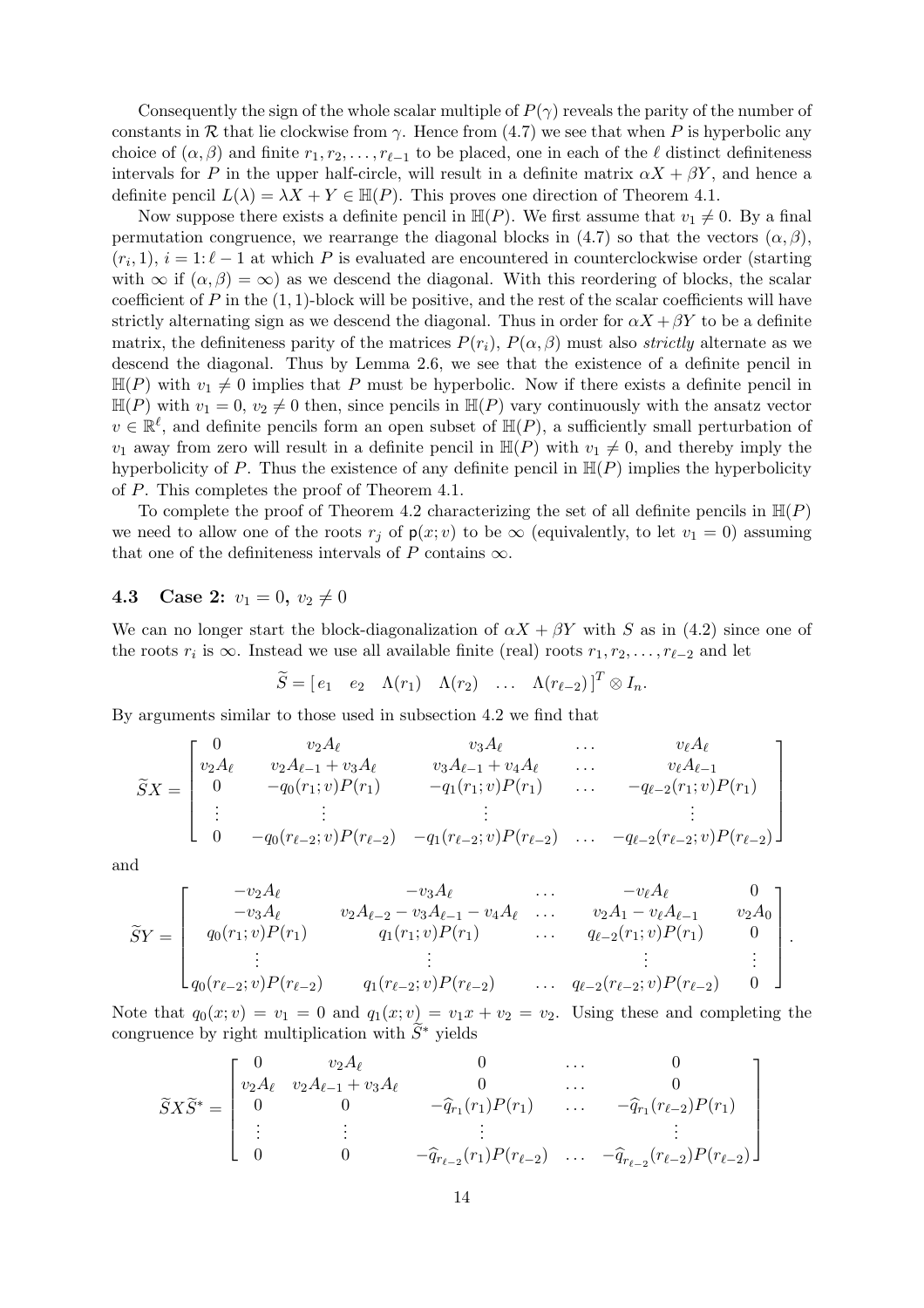and

$$
\widetilde{S}Y\widetilde{S}^* = \begin{bmatrix}\n-v_2A_{\ell} & -v_3A_{\ell} & 0 & \cdots & 0 \\
-v_3A_{\ell} & v_2A_{\ell-2} - v_3A_{\ell-1} - v_4A_{\ell} & 0 & \cdots & 0 \\
0 & v_2P(r_1) & r_1\widehat{q}_{r_1}(r_1)P(r_1) & \cdots & r_{\ell-2}\widehat{q}_{r_1}(r_{\ell-2})P(r_1) \\
\vdots & \vdots & \ddots & \vdots \\
0 & v_2P(r_{\ell-2}) & r_1\widehat{q}_{r_{\ell-2}}(r_1)P(r_{\ell-2}) & \cdots & r_{\ell-2}\widehat{q}_{r_{\ell-2}}(r_{\ell-2})P(r_{\ell-2})\n\end{bmatrix}
$$

But by Lemma 4.3 (c), all the off-diagonal blocks in the bottom right  $(\ell - 2) \times (\ell - 2)$  blocksubmatrices of  $SXS^*$  and  $SYS^*$  are zero. Hence

$$
\widetilde{S}(\alpha X + \beta Y)\widetilde{S} = \begin{bmatrix}\n-v_2\beta A_{\ell} & (v_2\alpha - v_3\beta)A_{\ell} & 0 & \dots & 0 \\
(v_2\alpha - v_3\beta)A_{\ell} & N_0 & v_2\beta P(r_1) & \dots & v_2\beta P(r_{\ell-1}) \\
0 & v_2\beta P(r_1) & \mu_1 P(r_1) & \dots & v_2\beta P(r_{\ell-1}) \\
\vdots & \vdots & \ddots & \vdots & \ddots \\
0 & v_2\beta P(r_{\ell-1}) & \mu_{\ell-2} P(r_{\ell-2})\n\end{bmatrix},
$$

where  $N_0 = \alpha (v_2 A_{\ell-1} + v_3 A_{\ell}) + \beta (v_2 A_{\ell-2} - v_3 A_{\ell-1} - v_4 A_{\ell})$ , and the  $\mu_i = (r_i \beta - \alpha) \hat{q}_{r_i}(r_i)$  are the same as in Case 1. Note that because of  $-v_2\beta A_\ell$  in the (1,1)-block, choosing  $\beta = 0$  results in  $\alpha X + \beta Y$  not being a definite matrix. Thus we cannot choose  $(\alpha, \beta)$  to be  $\infty$ , which is entirely consistent with Case 1 where we had to choose  $(\alpha, \beta)$  to be distinct from all the  $r_i$ . From now on, then, we assume that  $\beta \neq 0$ . Note that the blocks  $\mu_i P(r_i)$  on the diagonal of this condensed form once again show that each  $r_i$  must lie in some definiteness interval for P, and that  $(\alpha, \beta)$ must be chosen distinct from all the finite roots  $r_1, r_2, \ldots, r_{\ell-2}$ ; otherwise  $\alpha X + \beta Y$  will not be a definite matrix.

The next step in the reduction is to eliminate the blocks in the second block row and column that are of the form  $v_2\beta P(r_i)$ , using  $\ell-2$  congruences analogous to the ones used in case 1 of subsection 4.2. The first of these is by the matrix

$$
\widetilde{S}_1 = \begin{bmatrix} 1 & & & \\ & \mu_1 & -v_2\beta & & \\ & & 1 & & \\ & & & \ddots & \\ & & & & 1 \end{bmatrix} \otimes I_n,
$$

yielding

$$
\widetilde{S}_{1}\widetilde{S}(\alpha X+\beta Y)\widetilde{S}^{*}\widetilde{S}_{1}^{*}=\n\begin{bmatrix}\n-v_{2}A_{\ell} & \mu_{1}(v_{2}\alpha-v_{3}\beta)A_{\ell} & 0 & \cdots & 0 \\
\mu_{1}(v_{2}\alpha-v_{3}\beta)A_{\ell} & N_{1} & 0 & \cdots & v_{2}\beta P(r_{\ell-1}) \\
0 & 0 & \mu_{1}P(r_{1}) & \vdots & \vdots & \ddots \\
0 & v_{2}\beta P(r_{\ell-1}) & \mu_{\ell-2}P(r_{\ell-2})\n\end{bmatrix},
$$

where  $N_1 = \mu_1^2 N_0 - v_2^2 \beta^2 \mu_1 P(r_1)$ . Continuing in analogous fashion we ultimately obtain Del

$$
\widetilde{S}_{\ell-2} \dots \widetilde{S}_1 \widetilde{S}(\alpha X + \beta Y) \widetilde{S}^* \widetilde{S}_1^* \dots \widetilde{S}_{\ell-2}^* =
$$
\n
$$
\left[ \prod_{i=1}^{\ell-2} \mu_i (v_2 \alpha - v_3 \beta) A_\ell \right]_{\ell=1}^{\ell-2} \mu_i (v_2 \alpha - v_3 \beta) A_\ell
$$
\n
$$
\mu_1 P(r_1)
$$
\n
$$
\mu_2 P(r_{\ell-2})
$$

intermed. stage eventually.

.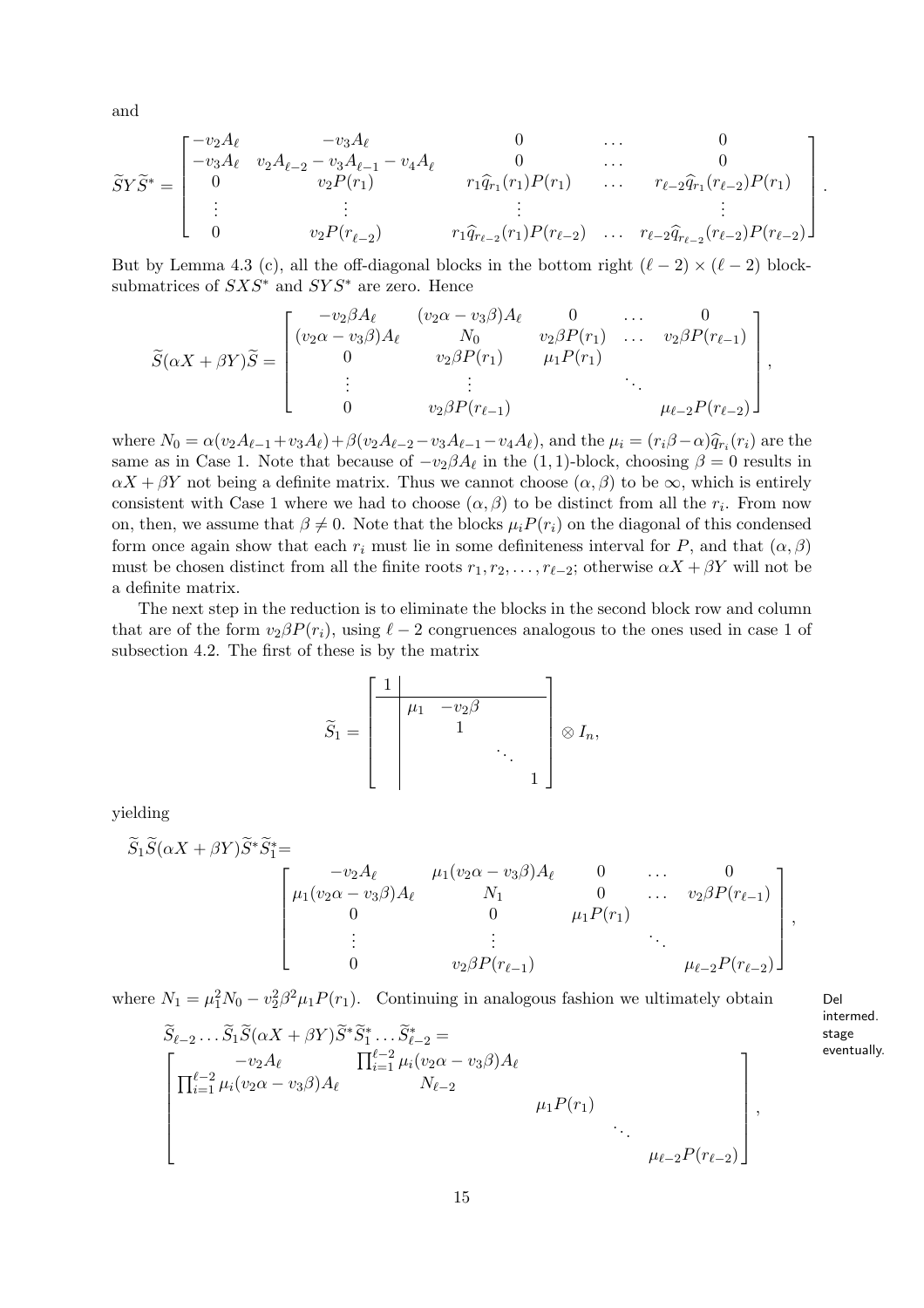where  $N_{\ell-2} = \prod_{j=1}^{\ell-2} \mu_j \left[ \prod_{j=1}^{\ell-2} \mu_j N_0 - v_2^2 \beta^2 \sum_{i=1}^{\ell-1} \left( \prod_{\substack{j=1 \ j \neq i}}^{\ell-2} \mu_j \right) P(r_i) \right]$ . One more congruence completes the block-diagonalization, namely congruence by

$$
E = \left[ \frac{1}{\prod_{j=1}^{\ell-2} \mu_j (v_2 \alpha - v_3 \beta)} \frac{0}{v_2 \beta} \right] \otimes I_n.
$$

Note that E is nonsingular because  $\beta \neq 0$ . This gives

$$
E\widetilde{S}_{\ell-2} \dots \widetilde{S}_1 \widetilde{S}(\alpha X + \beta Y) \widetilde{S}^* \widetilde{S}_1^* \dots \widetilde{S}_{\ell-2}^* E^* =
$$
\n
$$
\begin{bmatrix}\n-v_2 \beta A_\ell & & & \\
N & & \mu_1 P(r_1) & & \\
& & \ddots & \\
& & & \mu_{\ell-2} P(r_{\ell-2})\n\end{bmatrix},
$$
\n(4.9)

where

$$
N = v_2 \beta \left( \prod_{j=1}^{\ell-2} \mu_j \right) \left[ \left( \prod_{j=1}^{\ell-2} \mu_j \right) (v_2 \alpha - v_3 \beta)^2 A_\ell + v_2 \beta \left( \prod_{j=1}^{\ell-2} \mu_j \right) N_0 - v_2^2 \beta^2 \sum_{i=1}^{\ell-2} \left( \prod_{\substack{j=1 \ j \neq i}}^{\ell-1} \mu_j \right) P(r_i) \right]. \tag{4.10}
$$

It is shown in Appendix A.2 that

$$
N = v_2 \left[ v_2 \prod_{j=1}^{\ell-2} \widehat{q}_{r_j}(r_j) \right]^2 \cdot \left[ \beta \prod_{j=1}^{\ell-2} (\alpha - r_j \beta) \right] \cdot P(\alpha, \beta).
$$

The block-diagonal form in (4.9) is simplified further by factoring out  $-v_2$  and by a scaling congruence to remove the squared term  $[v_2 \prod_{j=1}^{\ell-2} \hat{q}_{r_j}(r_j)]^2$  from the  $(2, 2)$  block. Thus  $\alpha X + \beta Y$ is congruent to the block-diagonal form

$$
(-v_2) \cdot \begin{bmatrix} \beta A_{\ell} & & & & \\ & -\beta \prod_{j=1}^{2} (\alpha - r_j \beta) P(\alpha, \beta) & & & \\ & & - (r_1 \beta - \alpha) \prod_{j \neq 1} (r_1 - r_j) P(r_1) & & \\ & & \ddots & & \\ & & & - (r_{\ell-2} \beta - \alpha) \prod_{j \neq \ell-2} (r_{\ell-2} - r_j) P(r_{\ell-2}) \end{bmatrix}.
$$

With the block-diagonalization of  $\alpha X + \beta Y$  written in this particular form, it now becomes possible to give a common conceptual interpretation for all the diagonal blocks that is similar to the one we gave for Case 1. We just point out the differences. Recall that when  $v_1 = 0$ ,  $v_2 \neq 0$ ,  $p(x; v)$  has  $\ell - 2$  finite roots  $r_1, r_2, \ldots, r_{\ell-2}$  and one which is infinite,  $r_{\ell-1} = \infty$ , i.e.,  $(1,0)$  in homogeneous form. Then we have  $P(r_{\ell-1}) \equiv P(\infty) \equiv P(0,1) = A_{\ell}$ . Hence each diagonal block is then a scalar multiple of  $P$  evaluated at one of the constants in the set  $\mathcal{R} = \{(\alpha, \beta), r_1, r_2, \ldots, r_{\ell-1}\}.$  For any  $\gamma \in \mathcal{R}$ , the scalar in front of  $P(\gamma)$  can be interpreted as a product of  $\ell - 1$  factors in which  $\gamma$  is compared with each of the other  $\ell - 1$  constants in  $\mathcal{R}$ via  $2 \times 2$  determinants: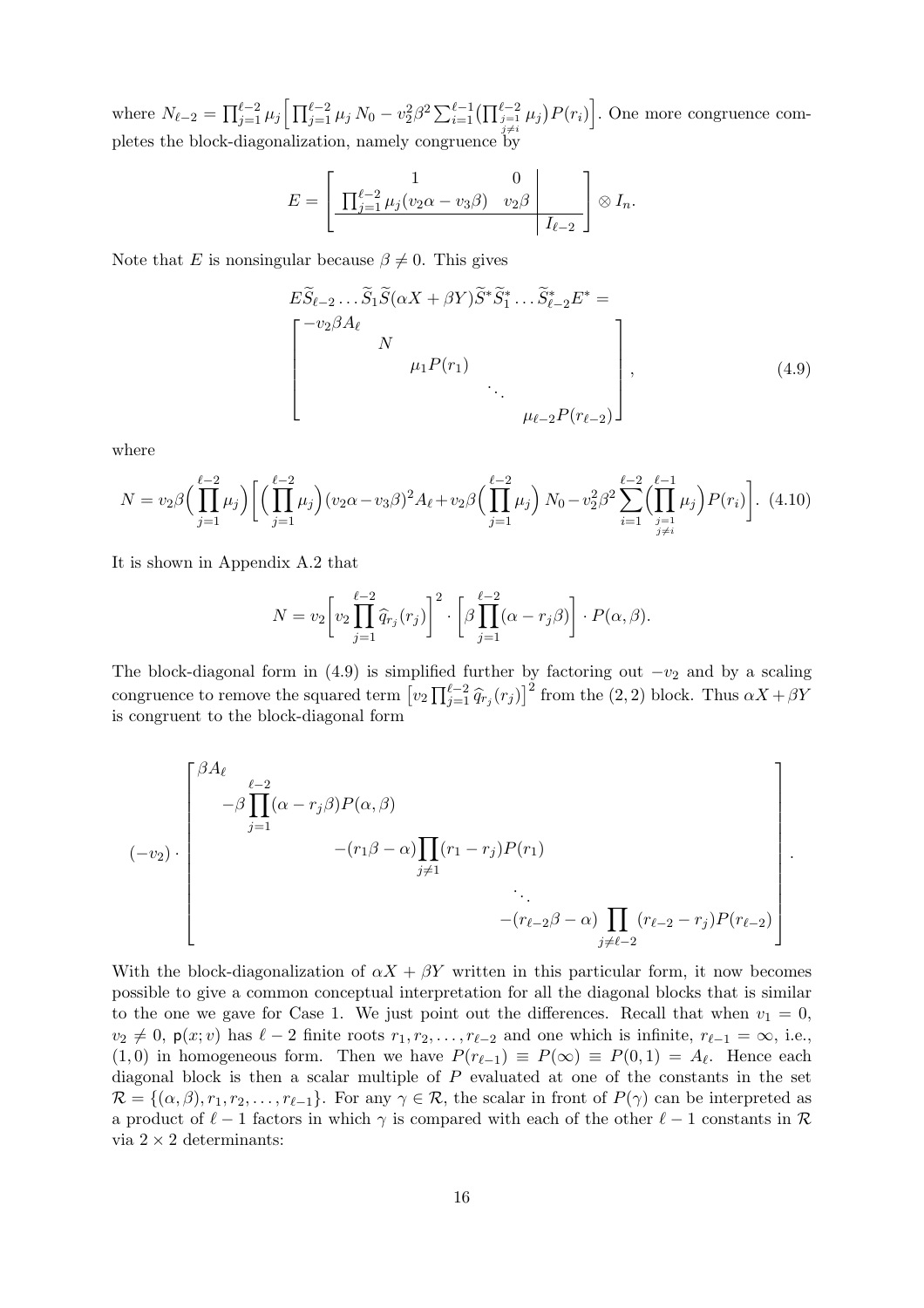- $\bullet$   $\vert \begin{array}{c} \gamma \\ 1 \end{array}$ 1 rj  $\begin{aligned} \hat{\mathbf{y}}_1^j \big| &= \gamma - r_j, \quad \big|_1^{\gamma} \end{aligned}$ 1 α  $\begin{bmatrix} \alpha \\ \beta \end{bmatrix} = \gamma \beta - \alpha, \quad \text{or } \begin{bmatrix} \gamma \\ 1 \end{bmatrix}$ 1 1  $\left|\frac{1}{0}\right| = -1$  if  $\gamma$  is finite,
- $\bullet$   $\begin{array}{c} 1 \\ 0 \end{array}$  $\boldsymbol{0}$ rj  $\begin{vmatrix} j \\ 1 \end{vmatrix} = +1, \text{ or } \begin{vmatrix} 1 \\ 0 \end{vmatrix}$ 0 α  $\left| \begin{array}{c} \alpha \\ \beta \end{array} \right| = \beta$  if  $\gamma = (1,0)$  is infinite.

Recall our convention that each  $\gamma \in \mathcal{R}$  lies in the strict upper  $(\alpha, \beta)$  half-plane  $\cup$  (1,0). Then the sign of any of these determinants is positive for any constant in  $R$  that lies counterclockwise from  $\gamma$ , and negative for any that lie clockwise from  $\gamma$ . Consequently the sign of the whole scalar multiple of  $P(\gamma)$  reveals the parity of the number of constants in R that lie clockwise from  $\gamma$ . If we re-order the blocks (via permutation congruence) so that as we go down the diagonal we encounter the constants from  $R$  in the evaluated  $P$ 's in strict counterclockwise order (starting with  $\infty$  whenever  $\infty \in \mathcal{R}$ ), then the scalar multiples will have strictly alternating sign, starting with a positive sign in the (1,1)-block. We then see that  $\alpha X + \beta Y$  is a definite matrix if and only if the matrices  $P(\gamma)$  have strictly alternating definiteness parity as we descend the diagonal. This completes the characterization of the set of all definite pencils in  $\mathbb{H}(P)$  as given in Theorem 4.2.

# 5 Application to quadratics

We now concentrate our attention on quadratic polynomials,  $Q(\lambda) = \lambda^2 A + \lambda B + C$  with Hermitian A, B, and C. For  $x \in \mathbb{C}^n$  let

$$
q_x(\lambda) = x^* Q(\lambda) x = \lambda^2 (x^* A x) + \lambda (x^* B x) + x^* C x
$$
  
=  $\lambda^2 a_x + \lambda b_x + c_x$ 

be the scalar section of Q at x. The discriminant of Q at x is the discriminant of  $q_x(\lambda)$ :

$$
\mathcal{D}_x := b_x^2 - 4a_x c_x = \mathcal{D}_x(Q).
$$

The following result is specific to quadratics.

**Theorem 5.1** A quadratic Hermitian polynomial  $Q(\lambda)$  is extended strongly hyperbolic if and only if any two (and hence all) of the following properties hold:

- (a)  $Q(\mu) > 0$  for some  $\mu \in \mathbb{R} \cup \{\infty\}.$
- (b)  $\mathcal{D}_x = (x^* B x)^2 4(x^* A x)(x^* C x) > 0$  for all nonzero  $x \in \mathbb{C}^n$ .
- (c)  $Q(\gamma) < 0$  for some  $\gamma \in \mathbb{R} \cup {\infty}$ .

Proof. To complete.

 $\diamond$  Incomplete, rough version:

 $(a) + (b) \Rightarrow (c)$  follows from Definition 2.5 and Theorem 2.6.  $(a) + (c) \Rightarrow (b)$  follows from Theorem 2.6. For  $(a) + (c) \Rightarrow (b)$  consider  $\widehat{Q} = -Q$ . Clearly  $\mathcal{D}_x(Q) = \mathcal{D}_x(\widehat{Q})$  and  $\widehat{Q}(\gamma) > 0$ so  $\widehat{Q}$  satisfies  $(a)$  and  $(b)$  and hence also  $(c)$  by Definition 2.5 and Theorem 2.6. But  $(c)$  for  $\widehat{Q}$ implies  $(a)$  for  $(Q)$ .

 $\Box$ 

Here is a simple example where  $A, B$ , and  $C$  are all indefinite but properties (a) and (c) of Theorem 5.1 hold so that  $Q(\lambda)$  is hyperbolic:

$$
Q(\lambda) = \lambda^2 \begin{bmatrix} -3 & -1 \\ -1 & 2 \end{bmatrix} + \lambda \begin{bmatrix} 6 & 3 \\ 3 & -10 \end{bmatrix} + \begin{bmatrix} 0 & -2 \\ -2 & 9 \end{bmatrix}, \quad Q(1) > 0, \quad Q(3) < 0.
$$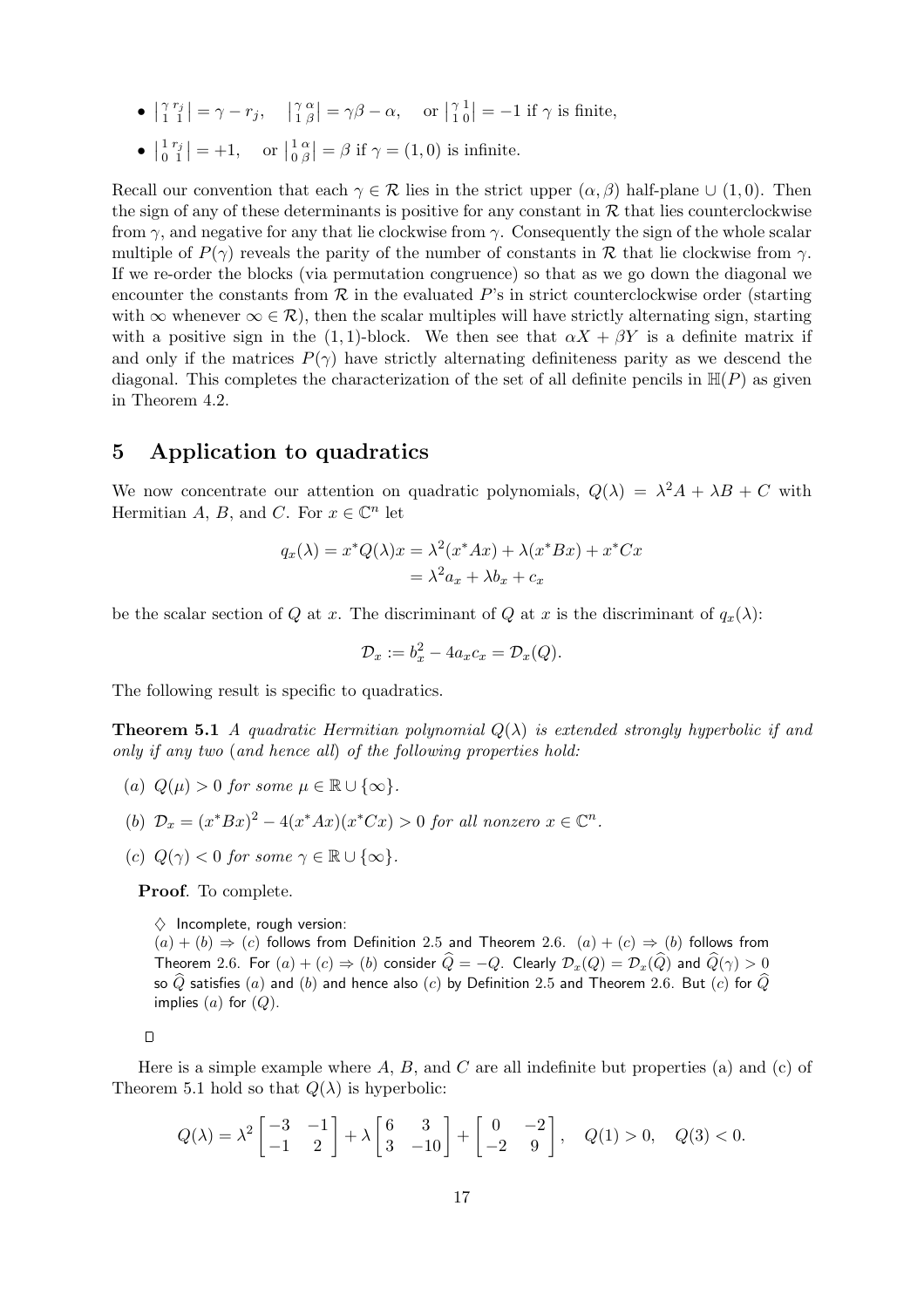The standard basis pencils of  $H(Q)$  with ansatz vectors  $e_1$  and  $e_2$  are given by

$$
L_1(\lambda) = \lambda \begin{bmatrix} A & 0 \\ 0 & -C \end{bmatrix} + \begin{bmatrix} B & C \\ C & 0 \end{bmatrix}, \qquad L_2(\lambda) = \lambda \begin{bmatrix} 0 & A \\ A & B \end{bmatrix} + \begin{bmatrix} -A & 0 \\ 0 & C \end{bmatrix}.
$$

 $L_1(\lambda)$  ( $L_2(\lambda)$ ) is a linearization if the trailing coefficient matrix C (leading coefficient matrix A) is nonsingular. Since the root of  $p(x; e_1)$  ( $p(x; e_2)$ ) is 0 ( $\infty$ ), Theorem 4.2 implies that if  $Q(\lambda)$ is extended hyperbolic with C definite (A definite) then  $L_1(\lambda)$   $(L_2(\lambda))$  is definite.

Now if Q is hyperbolic with  $A > 0$  and  $C < 0$  then  $\begin{bmatrix} A \\ 0 \end{bmatrix}$ 0  $\dot{0}$  $\begin{bmatrix} 0 \\ -C \end{bmatrix} > 0$ . Thus the eigenvalues of Q can be computed by the Cholesky-QR algorithm on either  $L_1(\lambda)$  or  $\lambda L_2(1/\lambda)$ . Note that the Cholesky–QR method [2] has several advantages over the QZ algorithm for the numerical solution of hyperbolic quadratics. First, the Cholesky–QR method takes advantage of the symmetry of the pencil, which results in a reduction in both the storage requirement and the computational cost. Second, the Cholesky-QR algorithm is guaranteed to produce real eigenvalues and therefore preserves this spectral property of hyperbolic quadratics. This is not necessarily the case for the QZ algorithm.

We now show how to transform hyperbolic quadratics into special forms. Three different cases are considered.

**Case (a)** Suppose that Q is "standard" hyperbolic so that  $A > 0$  and we wish to transform Q into  $\widehat{Q}$  with  $\widehat{A} > 0$  and  $\widehat{C} < 0$ . An ordinary translation suffices to achieve this as long as we know one value  $\gamma \in \mathbb{R}$  such that  $Q(\gamma) < 0$ . Then

$$
\widehat{Q}(\lambda) := Q(\lambda + \gamma) = \lambda^2 A + \lambda (B + 2\gamma A) + C + \gamma B + \gamma^2 A
$$
  

$$
\equiv \lambda^2 \widehat{A} + \lambda \widehat{B} + \widehat{C}
$$

with  $\widehat{Q}(0) = Q(\gamma) = \widehat{C} < 0$  and  $\widehat{A} = A > 0$ .

- Case (b) Suppose Q is "extended" hyperbolic and we wish to transform Q into a "standard" hyperbolic Q with  $A > 0$ . This can be done by a homogeneous rotation provided we know one value  $\mu \in \mathbb{R} \cup \{\infty\}$  for which  $Q(\mu) > 0$ . We need to make  $\mu$  for Q correspond to  $\infty$  for  $\tilde{Q}$ . For this we express  $\mu$  in homogeneous coordinates  $\mu = (c, s)$  with  $c^2 + s^2 = 1$ . Recall that  $\infty = (1,0)$  in homogeneous coordinates. Now from  $(2.1)$  we see that  $\begin{bmatrix} \alpha \\ \beta \end{bmatrix}$  $\begin{bmatrix} \alpha \\ \beta \end{bmatrix} = \begin{bmatrix} c \\ s \end{bmatrix}$  $\binom{c}{s} = \mu$ will correspond to  $\begin{bmatrix} \tilde{\alpha} \\ \tilde{\beta} \end{bmatrix} = \begin{bmatrix} 1 \\ 0 \end{bmatrix}$  $\begin{bmatrix} 1 \\ 0 \end{bmatrix}$ . Thus homogenous rotation with these  $(c, s)$ -values will give  $\widetilde{Q}$  such that  $\widetilde{A} = Q(c, s) > 0$ .
- **Case (c)** Suppose  $Q$  is "extended" hyperbolic and we wish to transform  $Q$  into  $Q'$  so that  $A' > 0$  and  $C' < 0$ . To do this we need to know a  $\mu \in \mathbb{R} \cup \{\infty\}$  such that  $Q(\mu) > 0$  and  $a \gamma \in \mathbb{R} \cup {\infty}$  such that  $Q(\gamma) < 0$ . With these two numbers in hand we first do the rotation of case (b) to obtain  $A' > 0$  and then the translation of case (a) to obtain  $C' < 0$ .

# A Appendix

This appendix deals with the simplification of one of the diagonal blocks obtained during the block-diagonalizations of  $\alpha X + \beta Y$  for both case 1  $(v_1 \neq 0)$  and case 2  $(v_1 = 0, v_2 \neq 0)$ . The next lemma is the main technical result needed to achieve these simplifications.

**Lemma A.1** Let  $p_m(x; f)$  be the polynomial of degree  $m - 1$  that interpolates the function f at the m distinct points  $r_1, r_2, \ldots, r_m$ . Rewrite f as

$$
f(x) = \mathcal{E}(x; f) + p_m(x; f), \tag{A.1}
$$

where  $\mathcal{E}(x; f)$  is the error in interpolation. Then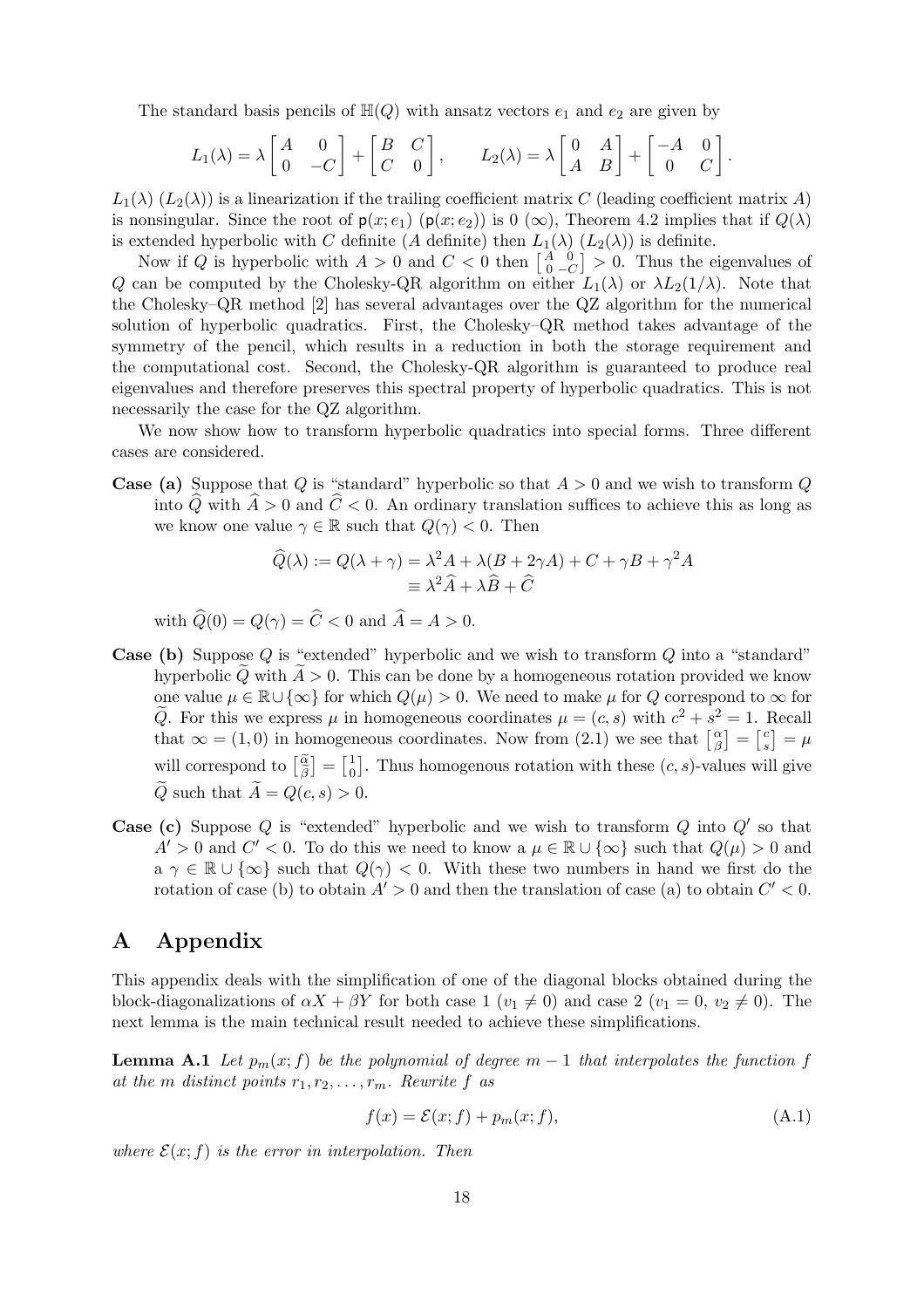(a) 
$$
\mathcal{E}(x; x^m) = \prod_{i=1}^m (x - r_i),
$$
  
\n(b)  $\mathcal{E}(x; x^{m+1}) = \left(x + \sum_{i=1}^m r_i\right) \cdot \prod_{i=1}^m (x - r_i),$   
\n(c)  $\mathcal{E}(x; x^{m+2}) = \left(x^2 + x \sum_{i=1}^m r_i + \left(\sum_{i=1}^m r_i\right)^2 - \sum_{\substack{i,j=1 \ i$ 

**Proof.** Recall the Lagrange form of the interpolating polynomial to  $f$  at the  $m$  distinct points  $r_1, r_2, \ldots, r_m$ ,

$$
p_m(x; f) = \sum_{j=1}^m f(r_j) \prod_{\substack{i=1 \ i \neq j}}^m \left( \frac{x - r_i}{r_j - r_i} \right).
$$

To avoid clutter in the proof we define

$$
s := \sum_{i=1}^{m} r_i, \quad \widetilde{s} := \sum_{\substack{i,j=1 \ i
$$

We will use repeatedly the following fact: if two monic polynomials  $(p \text{ and } q)$  of degree m agree at m distinct points, then they are identically equal (since  $p - q$  is a degree  $m - 1$  polynomial with  $m$  zeros.)

(a)  $f(x) = x^m$  and  $q_0(x) = \prod_{i=1}^m (x - r_i) + p_m(x; f)$  are monic polynomials that agree at the m points  $r_1, r_2, \ldots, r_m$ . Hence  $q_0(x) = x^m$  and the expression for  $\mathcal{E}(x; x^m)$  in (a) follows. This result can also be obtained from the standard formula for the error in polynomial interpolation. Observe that equating coefficients of degree  $m-1$  terms in  $x^m = q_0(x)$  gives the identity

$$
\sum_{j=1}^{m} \left( \frac{r_j^m}{\prod_{i \neq j} (r_j - r_i)} \right) = s.
$$
\n(A.2)

(b) Note that  $x^{m+1}$  and  $q_1(x) = (x + \sum_{i=1}^{m} r_i) \cdot \prod_{i=1}^{m} (x - r_i) + p_m(x; x^{m+1})$  are monic degree  $m+1$  polynomials that agree at the m points  $r_1, r_2, \ldots, r_m$ . Thus an  $(m+1)$ th point is needed to prove that  $q_1(x) = x^{m+1}$ . Now,

$$
q_1(0) = s \cdot \left[ \prod_{i=1}^m (-r_i) \right] + \sum_{j=1}^m \left[ r_j^{m+1} \cdot \prod_{\substack{i=1 \ i \neq j}}^m \left( \frac{-r_i}{r_j - r_i} \right) \right]
$$
  

$$
= s \cdot \left[ \prod_{i=1}^m (-r_i) \right] + \sum_{j=1}^m \left[ \prod_{i=1}^m (-r_i) \right] \cdot \left[ \frac{-r_j^m}{\prod_{i \neq j} (r_j - r_i)} \right]
$$
  

$$
= \left[ \prod_{i=1}^m (-r_i) \right] \cdot \left( s - \sum_{j=1}^m \left[ \frac{r_j^m}{\prod_{i \neq j} (r_j - r_i)} \right] \right)
$$
  

$$
= 0
$$

by (A.2). Thus  $q_1(x) = x^{m+1}$  whenever  $r_1, r_2, \ldots, r_m$  are all nonzero. Now suppose one of the roots,  $r_m$  say, is zero, so that the above argument is not valid. In this case we view  $q_1$  as a function of x and  $r_1, r_2, \ldots, r_m$ , and observe that  $q_1$  is continuous in all these variables, as long as the  $r_i$  remain distinct. We return  $r_m$  away from zero, keeping it distinct from all the other  $r_i$ . Then for any fixed but arbitrary x we have  $q_1(x, r_1, r_2, \ldots, r_m) = x^{m+1}$  when  $r_m \neq 0$ , and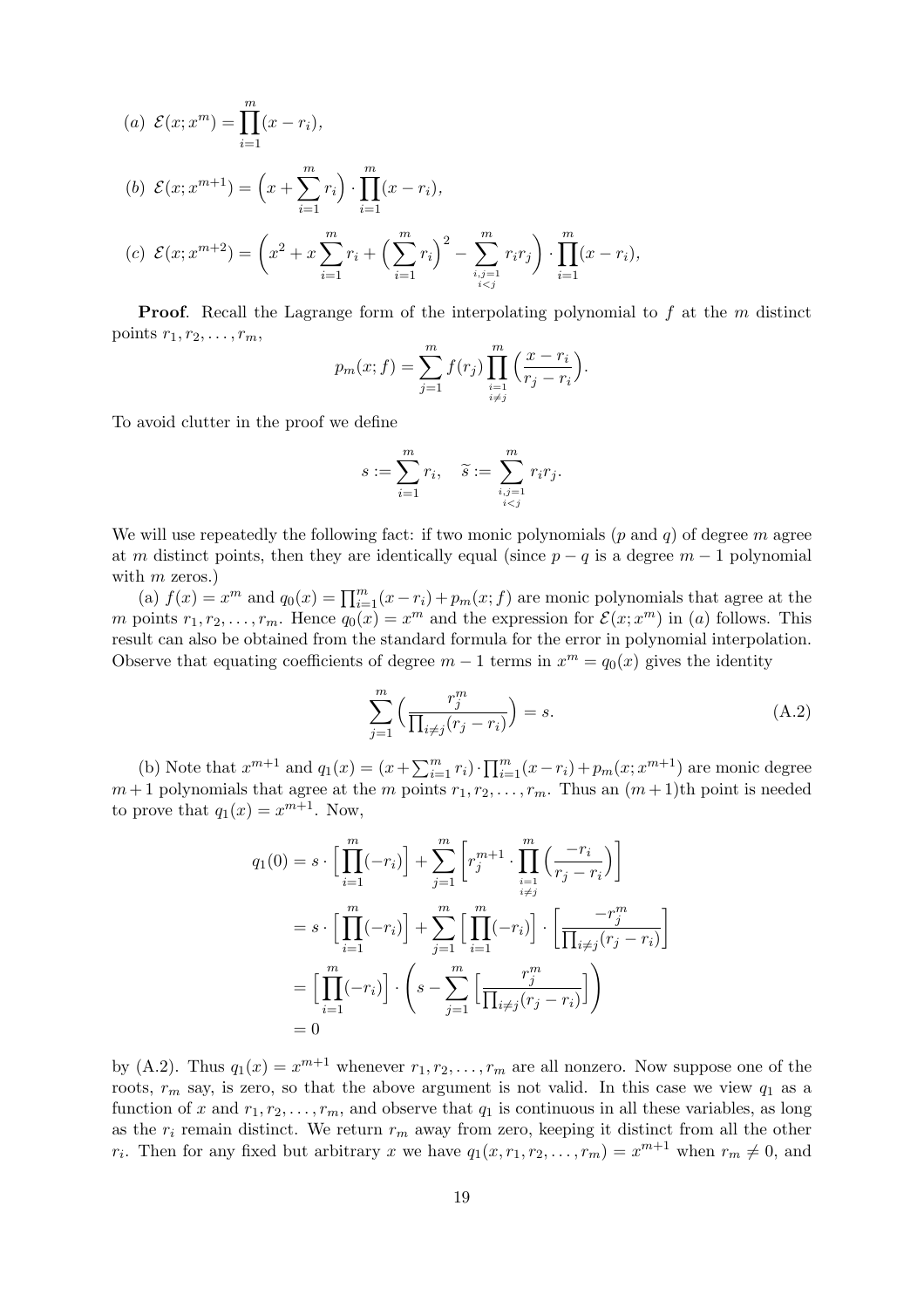by continuity we have the same equality as  $r_m \to 0$ . Thus  $q_1(x) \equiv x^{m+1}$  holds for any set of distinct  $r_1, r_2, \ldots, r_m$ , even if one of them is zero.

(c) We begin by computing the three highest order terms of  $(x^2 + sx + s^2 - \tilde{s}) \prod_{m=1}^{m} (x - \frac{m+2}{m+2})$  $r_i$  +  $p_m(s; x^{m+2}) =: q_2(x)$ , which come solely from the first expression since  $p_m(x; x^{m+2})$  is of degree  $m - 1$ . We have

$$
(x^{2} + sx + s^{2} - \tilde{s}) \prod_{i=1}^{m} (x - r_{i}) = (x^{2} + sx + s^{2} - \tilde{s})(x^{m} - sx^{m-1} + \tilde{s}x^{m-2} + \cdots)
$$

$$
= x^{m+2} + 0 \cdot x^{m+1} + 0 \cdot x^{m} + \cdots.
$$

Thus  $h(x) := q_2(x) - x^{m+2}$  is actually a degree  $m-1$  polynomial, and it is easy to see that  $h(x)$ has the m distinct zeros  $r_1, r_2, \ldots, r_m$ , so that  $h(x) = 0$ , i.e.,  $q_2(x) \equiv x^{m+2}$  and the expression for  $\mathcal{E}(x; x^{m+2})$  follows.  $\mathsf{\Pi}$ 

Using the Lagrange form of the interpolating polynomial and letting  $x = \alpha/\beta$  with  $\beta \neq 0$ ,  $(a), (b), (c)$  of Lemma A.1 together with  $(A.1)$  yield the following identities homogeneous in  $(\alpha, \beta)$ :

$$
\alpha^m = \prod_{i=1}^m (\alpha - r_i \beta) + \sum_{i=1}^m (r_i \beta)^m \prod_{\substack{j=1 \ j \neq i}}^m \left( \frac{\alpha - r_j \beta}{r_i \beta - r_j \beta} \right),\tag{A.3}
$$

$$
\alpha^{m+1} = (\alpha + \sum_{i=1}^{m} \beta r_i) \prod_{i=1}^{m} (\alpha - r_i \beta) + \sum_{i=1}^{m} (r_i \beta)^{m+1} \prod_{\substack{j=1 \ j \neq i}}^{m} \left( \frac{\alpha - r_j \beta}{r_i \beta - r_j \beta} \right),
$$
\n(A.4)\n
$$
\alpha^{m+2} = \left( \alpha^2 + \alpha \sum_{j=1}^{m} \beta r_j + \left( \sum_{j=1}^{m} \beta r_j \right)^2 - \beta^2 \sum_{j=1}^{m} r_i r_j \right) \prod_{j=1}^{m} (\alpha - r_i \beta)
$$

$$
r = \left(\alpha^2 + \alpha \sum_{i=1} \beta r_i + \left(\sum_{i=1} \beta r_i\right) - \beta^2 \sum_{\substack{i,j=1 \\ i < j}} r_i r_j\right) \prod_{i=1} (\alpha - r_i \beta) + \sum_{\substack{i=1 \\ i \neq i}}^m (r_i \beta)^{m+2} \prod_{\substack{j=1 \\ j \neq i}}^m \left(\frac{\alpha - r_j \beta}{r_i \beta - r_j \beta}\right). \tag{A.5}
$$

With these results in hand we can now return to the simplification of the blocks  $M = M_{\ell-1}$  in  $(4.5)$  and N is  $(4.10)$ .

#### A.1 Simplification of M

Recall from (4.5) that  $M = M_{\ell-1} = \prod_{j=1}^{\ell-1} \mu_j \cdot \widetilde{M}$  with

$$
\widetilde{M} = \prod_{j=1}^{\ell-1} \mu_j \cdot M_0 - v_1^2 \beta^2 \sum_{i=1}^{\ell-1} \left( \prod_{\substack{j=1 \ j \neq i}}^{\ell-1} \mu_j \right) P(r_i), \tag{A.6}
$$

where, from (4.3) and (4.4),  $M_0 = \alpha v_1 A_\ell + \beta (v_1 A_{\ell-1} - v_2 A_\ell)$  and  $\mu_i = (r_i \beta - \alpha) \hat{q}_{r_i}(r_i), i = 1: \ell-1$ .

The first step is to break apart every instance of  $P$  into three pieces:

$$
P(\lambda) = \lambda^{\ell} A_{\ell} + \lambda^{\ell-1} A_{\ell-1} + \widetilde{P}(\lambda).
$$
 (A.7)

Then we rewrite  $M_0$  so as to eliminate  $v_2$  and group  $A_\ell$  and  $A_{\ell-1}$  together. For this, note that, since the  $r_i$  are the roots of the v-polynomial,  $v_2/v_1 = -(r_1 + r_2 + \cdots + r_{\ell-1}) = -s$  so that  $v_2 = -v_1 s$  and

$$
M_0 = v_1(\alpha + s\beta)A_\ell + v_1\beta A_{\ell-1}.
$$
\n(A.8)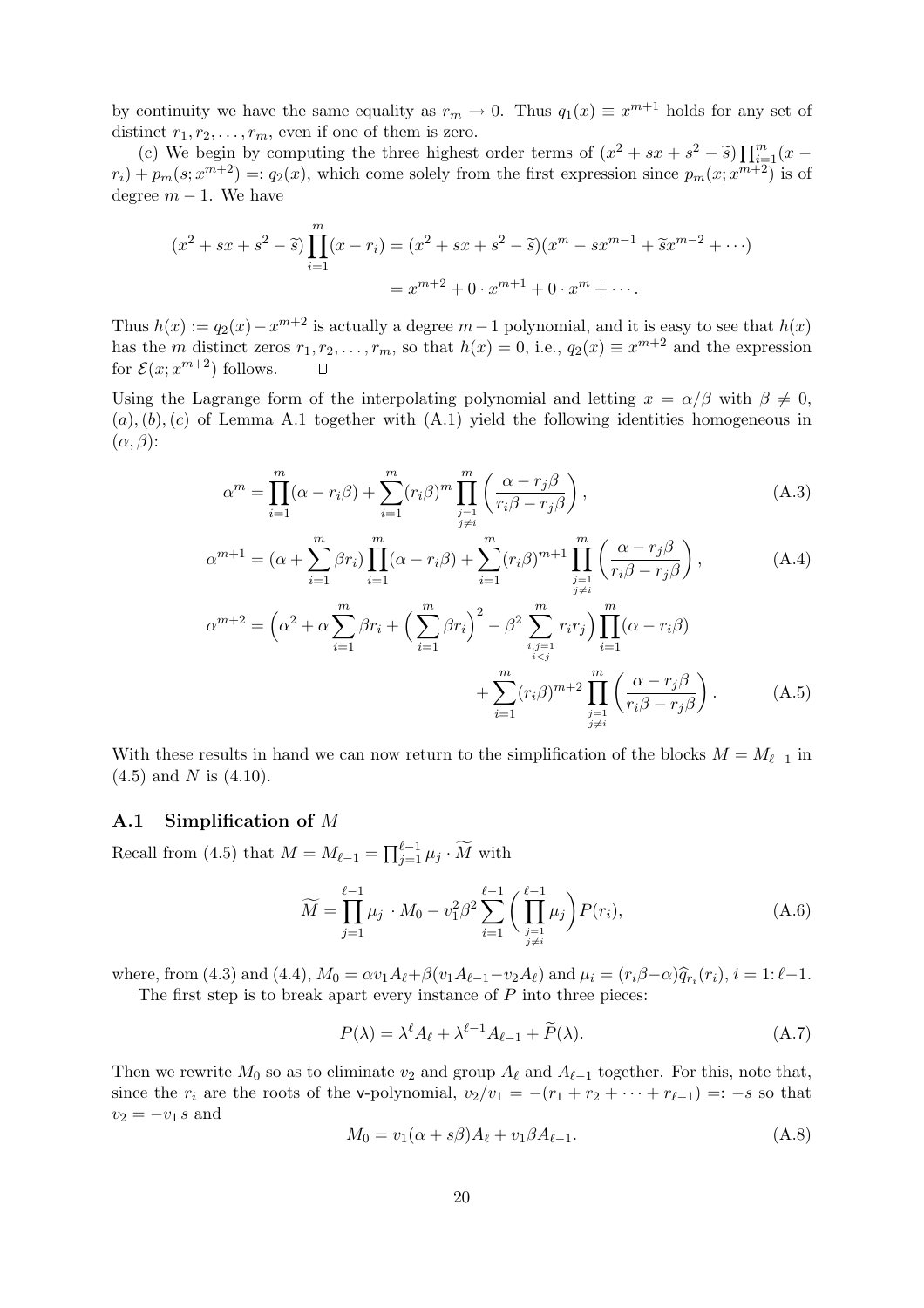Substituting (A.7) and (A.8) into (A.6) and grouping all the  $A_{\ell}$  and  $A_{\ell-1}$  together yields

$$
\widetilde{M} = A_{\ell} \left[ v_1(\alpha + s\beta) \Big( \prod_{j=1}^{\ell-1} \mu_j \Big) - v_1^2 \beta^2 \sum_{i=1}^{\ell-1} \Big( \prod_{\substack{j=1 \ j \neq i}}^{\ell-1} \mu_j \Big) r_i^{\ell} \right] + A_{\ell-1} \left[ v_1 \beta \Big( \prod_{j=1}^{\ell-1} \mu_j \Big) - v_1^2 \beta^2 \sum_{i=1}^{\ell-1} \Big( \prod_{\substack{j=1 \ j \neq i}}^{\ell-1} \mu_j \Big) r_i^{\ell-1} \right] - v_1^2 \beta^2 \sum_{i=1}^{\ell-1} \Big( \prod_{\substack{j=1 \ j \neq i}}^{\ell-1} \mu_j \Big) \widetilde{P}(r_i).
$$
\n(A.9)

We now simplify each of these three pieces in turn. Since  $\mu_j = (r_j \beta - \alpha) \hat{q}_{r_j}(r_j)$ , by (4.4),

$$
\prod_{j=1}^{\ell-1} \mu_j = (-1)^{\ell-1} \prod_{j=1}^{\ell-1} (\alpha - r_j \beta) \widehat{q}_{r_j}(r_j).
$$
\n(A.10)

Also, from Lemma 4.3 (b),

$$
\widehat{q}_{r_j}(r_j) = v_1 \prod_{i \neq j} (r_j - r_i). \tag{A.11}
$$

Substituting (A.10) first and then (A.11) in the coefficient of  $A_{\ell}$  gives

$$
v_1(\alpha + s\beta) \Big( \prod_{j=1}^{\ell-1} \mu_j \Big) - v_1^2 \beta^2 \sum_{i=1}^{\ell-1} \Big( \prod_{\substack{j=1 \ j \neq i}}^{\ell-1} \mu_j \Big) r_i^{\ell}
$$
  
= 
$$
v_1 \Big[ (-1)^{\ell-1} \prod_{j=1}^{\ell-1} \widehat{q}_{r_j}(r_j) \Big] \cdot \Big[ (\alpha + s\beta) \prod_{j=1}^{\ell-1} (\alpha - r_j\beta) + \beta^2 \sum_{i=1}^{\ell-1} r_i^{\ell} \cdot \prod_{\substack{j=1 \ j \neq i}}^{\ell-1} \Big( \frac{\alpha - r_j\beta}{r_i - r_j} \Big) \Big]
$$
  
= 
$$
v_1 \Big[ (-1)^{\ell-1} \prod_{j=1}^{\ell-1} \widehat{q}_{r_j}(r_j) \Big] \alpha^{\ell},
$$

where we used (A.4) for the last equality. The simplification of the coefficient of  $A_{\ell-1}$  is very similar to that of  $A_{\ell}$ . On using  $(A.10)$  and  $(A.11)$  we obtain

$$
v_1 \beta \Big( \prod_{j=1}^{\ell-1} \mu_j \Big) - v_1^2 \beta^2 \sum_{i=1}^{\ell-1} \Big( \prod_{\substack{j=1 \ j \neq i}}^{\ell-1} \mu_j \Big) r_i^{\ell-1}
$$
  
= 
$$
v_1 \Big[ (-1)^{\ell-1} \prod_{j=1}^{\ell-1} \widehat{q}_{r_j}(r_j) \Big] \cdot \beta \cdot \Big[ \prod_{j=1}^{\ell-1} (\alpha - r_j \beta) + \beta \sum_{i=1}^{\ell-1} r_i^{\ell-1} \cdot \prod_{\substack{j=1 \ j \neq i}}^{\ell-1} \Big( \frac{\alpha - r_j \beta}{r_i - r_j} \Big) \Big]
$$
  
= 
$$
v_1 \Big[ (-1)^{\ell-1} \prod_{j=1}^{\ell-1} \widehat{q}_{r_j}(r_j) \Big] \alpha^{\ell-1} \beta,
$$

where we used (A.5) in the last equality. The rest of  $\widetilde{M}$  is simplified as follows:

$$
-v_1^2 \beta^2 \sum_{i=1}^{\ell-1} \Big( \prod_{\substack{j=1 \ j \neq i}}^{\ell-1} \mu_j \Big) \widetilde{P}(r_i) = v_1 \Big[ (-1)^{\ell-1} \prod_{j=1}^{\ell-1} \widehat{q}_{r_j}(r_j) \Big] \cdot \beta^2 \cdot \Big[ \sum_{i=1}^{\ell-1} \widetilde{P}(r_i) \prod_{\substack{j=1 \ j \neq i}}^{\ell-1} \Big( \frac{\alpha - r_j \beta}{r_i - r_j} \Big) \Big].
$$

But for  $\beta \neq 0$  and  $x = \alpha/\beta$ ,

$$
\sum_{i=1}^{\ell-1} \widetilde{P}(r_i) \prod_{\substack{j=1 \ j \neq i}}^{\ell-1} \left( \frac{\alpha - r_j \beta}{r_i - r_j} \right) = \beta^{\ell-2} \left[ \sum_{i=1}^{\ell-1} \widetilde{P}(r_i) \prod_{\substack{j=1 \ j \neq i}}^{\ell-1} \left( \frac{x - r_j}{r_i - r_j} \right) \right],
$$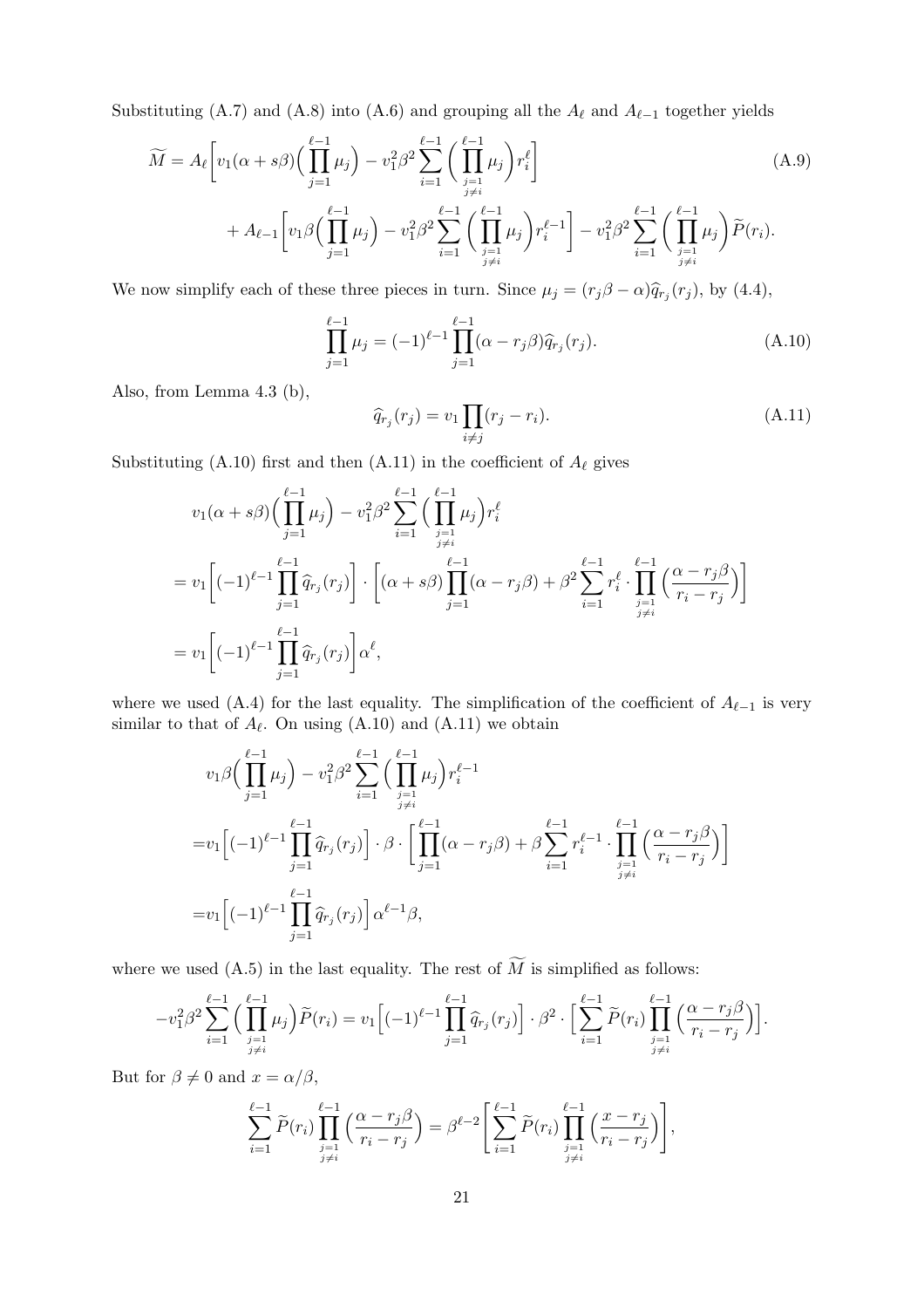and the expression inside the square bracket is the Lagrange form of  $\tilde{P}(x)$  since  $\tilde{P}$  is of degree  $\ell - 2$  and the  $\ell - 1$  points  $r_i$  are distinct. Hence, for  $\beta \neq 0$ ,

$$
-v_1^2\beta^2\sum_{i=1}^{\ell-1}\Big(\prod_{\substack{j=1\\j\neq i}}^{\ell-1}\mu_j\Big)\widetilde{P}(r_i)=v_1\Big[(-1)^{\ell-1}\prod_{j=1}^{\ell-1}\widehat{q}_{r_j}(r_j)\Big]\beta^2\widetilde{P}(\alpha,\beta).
$$

Finally note that the last equality also holds for  $\beta = 0$  by continuity. Putting these three simplifications back into (A.9) yields

$$
\widetilde{M} = v_1 \Big[ (-1)^{\ell-1} \prod_{j=1}^{\ell-1} \widehat{q}_{r_j}(r_j) \Big] \cdot P(\alpha, \beta)
$$

and on using  $(A.10)$ , M in  $(4.5)$  becomes

$$
M = \left(\prod_{j=1}^{\ell-1} \mu_j\right) \cdot v_1 \left[(-1)^{\ell-1} \prod_{j=1}^{\ell-1} \widehat{q}_{r_j}(r_j)\right] \cdot P(\alpha, \beta)
$$
  
= 
$$
v_1 \left[\prod_{j=1}^{\ell-1} \widehat{q}_{r_j}(r_j)\right]^2 \cdot \left[\prod_{j=1}^{\ell-1} (\alpha - r_j \beta)\right] \cdot P(\alpha, \beta).
$$

#### A.2 Simplification of N

To simplify

Not checked by NJH.

$$
N = v_2 \beta \Big( \prod_{j=1}^{\ell-2} \mu_j \Big) \Big[ \Big( \prod_{j=1}^{\ell-2} \mu_j \Big) (v_2 a - v_3 \beta)^2 A_\ell + v_2 \beta \Big( \prod_{j=1}^{\ell-2} \mu_j \Big) N_0 - v_2^2 \beta^2 \sum_{i=1}^{\ell-2} \Big( \prod_{\substack{j=1 \ j \neq i}}^{\ell-1} \mu_j \Big) P(r_i) \Big], \ (A.12)
$$

where  $N_0 = \alpha (v_2 A_{\ell-1} + v_3 A_{\ell}) + \beta (v_2 A_{\ell-2} - v_3 A_{\ell-1} - v_4 A_{\ell})$  and  $\mu_i = (r_i \beta - \alpha) \hat{q}_{r_i}(r_i)$ , we this time break apart every instance of  $P$  into four pieces

$$
P(\lambda) = \lambda^{\ell} A_{\ell} + \lambda^{\ell-1} A_{\ell-1} + \lambda^{\ell-2} A_{\ell-2} + \widehat{P}(\lambda).
$$
 (A.13)

Leaving aside the product  $v_2\beta\Big(\prod_{j=1}^{\ell-2}\mu_j\Big)$  at the beginning of the expression for  $M$  and focussing on the quantity inside the square brackets, we now simplify the coefficients of the  $A_{\ell}, A_{\ell-1},$  $A_{\ell-2}$  and  $\widehat{P}(\lambda)$ -terms.

#### The  $A_{\ell}$ -term:

$$
v_2^2 \bigg[ \prod_{i=1}^{\ell-2} \mu_i \left( \alpha - \frac{v_3}{v_2} \beta \right)^2 + \beta \prod_{i=1}^{\ell-2} \mu_i \left( \frac{v_3}{v_2} \alpha - \frac{v_4}{v_2} \beta \right) - v_2 \beta^3 \sum_{j=1}^{\ell-2} r_j^{\ell} \left( \prod_{i \neq j} \mu_i \right) \cdot \bigg]
$$

Defining  $\widehat{s} = r_1 + r_2 + \cdots + r_{\ell-2}$  and  $\theta = \sum_{1 \leq i < j \leq \ell-2} r_i r_j$  we note that  $v_3/v_2 = -\widehat{s}$  and  $v_4/v_2 = \theta$ . From these notations and the definition of the  $\mu_i$  we have

$$
v_2^2 \left[ (-1)^{\ell-2} (\alpha + \widehat{s}\beta)^2 \prod_{j=1}^{\ell-2} (\alpha - r_j \beta) \widehat{q}_{r_j}(r_j) + (-1)^{\ell-2} \beta (-\widehat{s}\alpha - \theta \beta) \prod_{j=1}^{\ell-2} (\alpha - r_j \beta) \widehat{q}_{r_j}(r_j) + (-1)^{\ell-2} v_{2\beta}^3 \sum_{i=1}^{\ell-2} \left( r_i^{\ell} \cdot \prod_{j \neq i} (\alpha - r_j \beta) \widehat{q}_{r_i}(r_i) \right) \right]
$$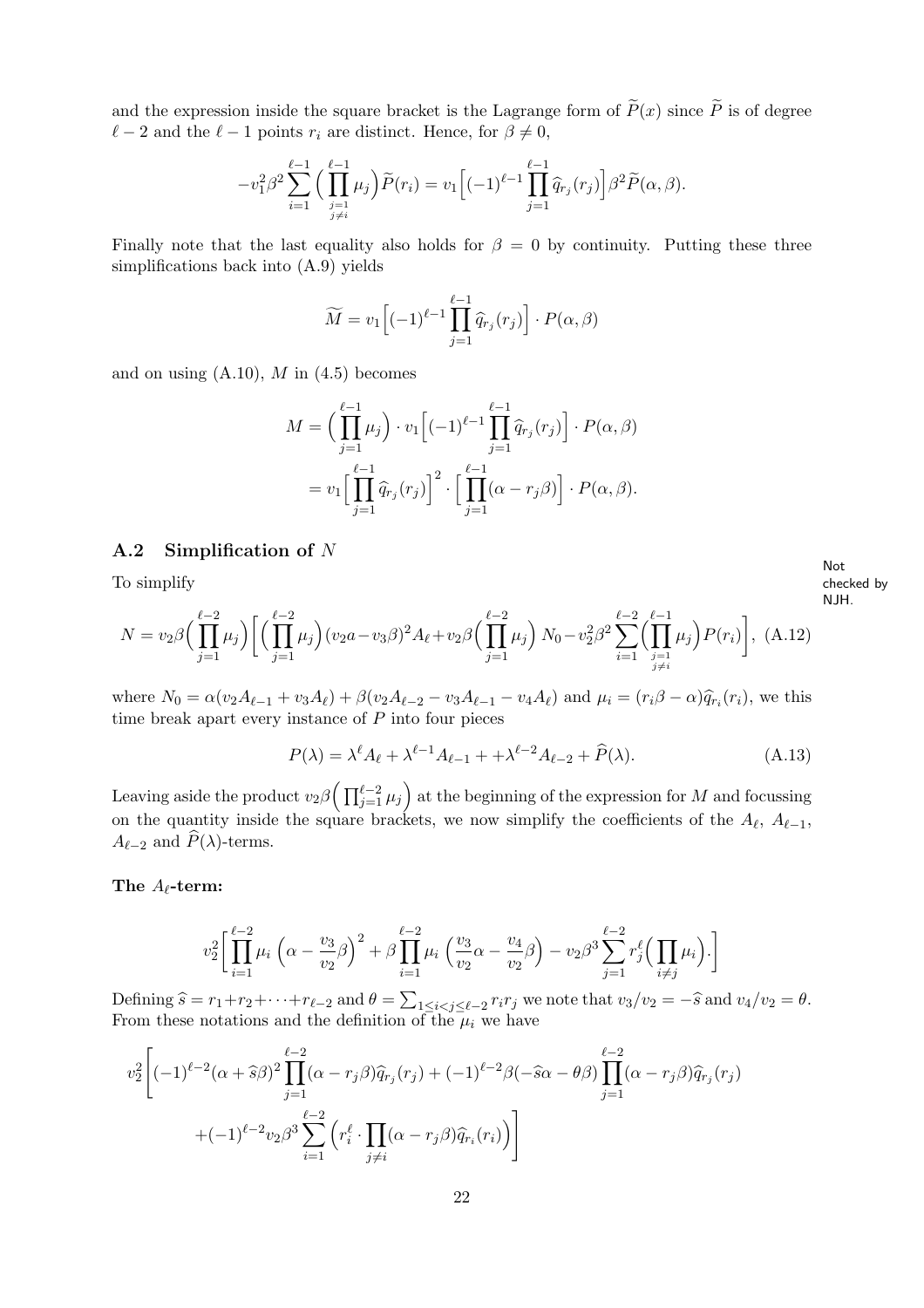$$
=v_2^2\left[(-1)^{\ell-2}\prod_{j=1}^{\ell-2}\widehat{q}_{r_j}(r_j)\right]\cdot\left[(\alpha^2+\widehat{s}\alpha\beta+(\widehat{s}^2-\theta)\beta)\cdot\prod_{j=1}^{\ell-2}(\alpha-r_j\beta)+\beta^3\sum_{i=1}^{\ell-2}r_i^{\ell}\cdot\prod_{j\neq i}\left(\frac{\alpha-r_j\beta}{r_i-r_j}\right)\right]
$$
  

$$
=v_2^2\left[(-1)^{\ell-2}\prod_{j=1}^{\ell-2}\widehat{q}_{r_j}(r_j)\right]\cdot\alpha^{\ell},
$$

where we used the identity  $(A.5)$  to obtain the last equality.

The  $A_{\ell-1}$ -term:

$$
v_2^2 \beta \Biggl[ \prod_{i=1}^{\ell-2} \mu_i \left( \alpha - \frac{v_3}{v_2} \beta \right) - v_2 \beta^2 \sum_{j=1}^{\ell-2} r_j^{\ell-1} \prod_{\substack{i=1 \\ i \neq j}}^{\ell-2} \mu_i \Biggr].
$$

We use again the fact that  $sh = -v_3/v_2$  to rewrite this expression as

$$
v_2^2 \beta \Big[ (\alpha + \widehat{s}\beta) \prod_{i=1}^{\ell-2} \mu_i - v_2 \beta^2 \sum_{j=1}^{\ell-2} r_j^{\ell-1} \prod_{\substack{i=1 \\ i \neq j}}^{\ell-2} \mu_i \Big]. \tag{A.14}
$$

.

A similar analysis as in the simplification of the  $A_{\ell}$ -coefficient in case 1, using (A.4), simplifies (A.14) to

$$
v_2^2 \beta \Big[ (-1)^{\ell-2} \prod_{j=1}^{\ell-2} \widehat{q}_{r_j}(r_j) \Big] \alpha^{\ell-1} \beta.
$$

The  $A_{\ell-2}$ -term:

$$
v_2^2 \beta^2 \bigg[ \prod_{i=1}^{\ell-2} \mu_i - v_2 \beta \sum_{j=1}^{\ell-2} r_j^{\ell-2} \prod_{\substack{i=1 \\ i \neq j}}^{\ell-2} \mu_i \bigg].
$$

The simplification of this term is completely analogous to the treatment of the coefficient of  $A_{\ell-1}$  in Case 1. We obtain

$$
v_2^2 \left[ (-1)^{\ell-2} \prod_{j=1}^{\ell-2} \widehat{q}_{r_j}(r_j) \right] \alpha^{\ell-2} \beta^2
$$

# The  $\widehat{P}(\lambda)$ -term:

Substituting for the  $\mu_i$  and factoring out all the  $\hat{q}_{r_i}(r_i)$  terms leads to

$$
-v_2^3 \beta^3 \sum_{j=1}^{\ell-2} \left( \widehat{P}(r_j) \cdot \prod_{\substack{i=1 \\ i \neq j}}^{\ell-2} \mu_i \right) = v_2^2 \left[ (-1)^{\ell-2} \prod_{j=1}^{\ell-2} \widehat{q}_{r_j}(r_j) \right] \beta^3 \cdot \sum_{i=1}^{\ell-2} \widehat{P}(r_i) \cdot \prod_{\substack{j=1 \\ j \neq i}}^{\ell-2} \left( \frac{\alpha - r_j \beta}{r_i - r_j} \right),
$$

which by the Lagrange interpolation formula simplifies to

$$
v_2^2 \left[ (-1)^{\ell-2} \prod_{j=1}^{\ell-2} \widehat{q}_{r_j}(r_j) \right] \beta^3 \cdot \widehat{P}(\alpha, \beta).
$$

Bringing these four simplifications all together we have

$$
N = v_2 \left[ v_2 \prod_{j=1}^{\ell-2} \widehat{q}_{r_j}(r_j) \right]^2 \cdot \left[ \beta \prod_{j=1}^{\ell-2} (\alpha - r_j \beta) \right] \cdot P(\alpha, \beta).
$$